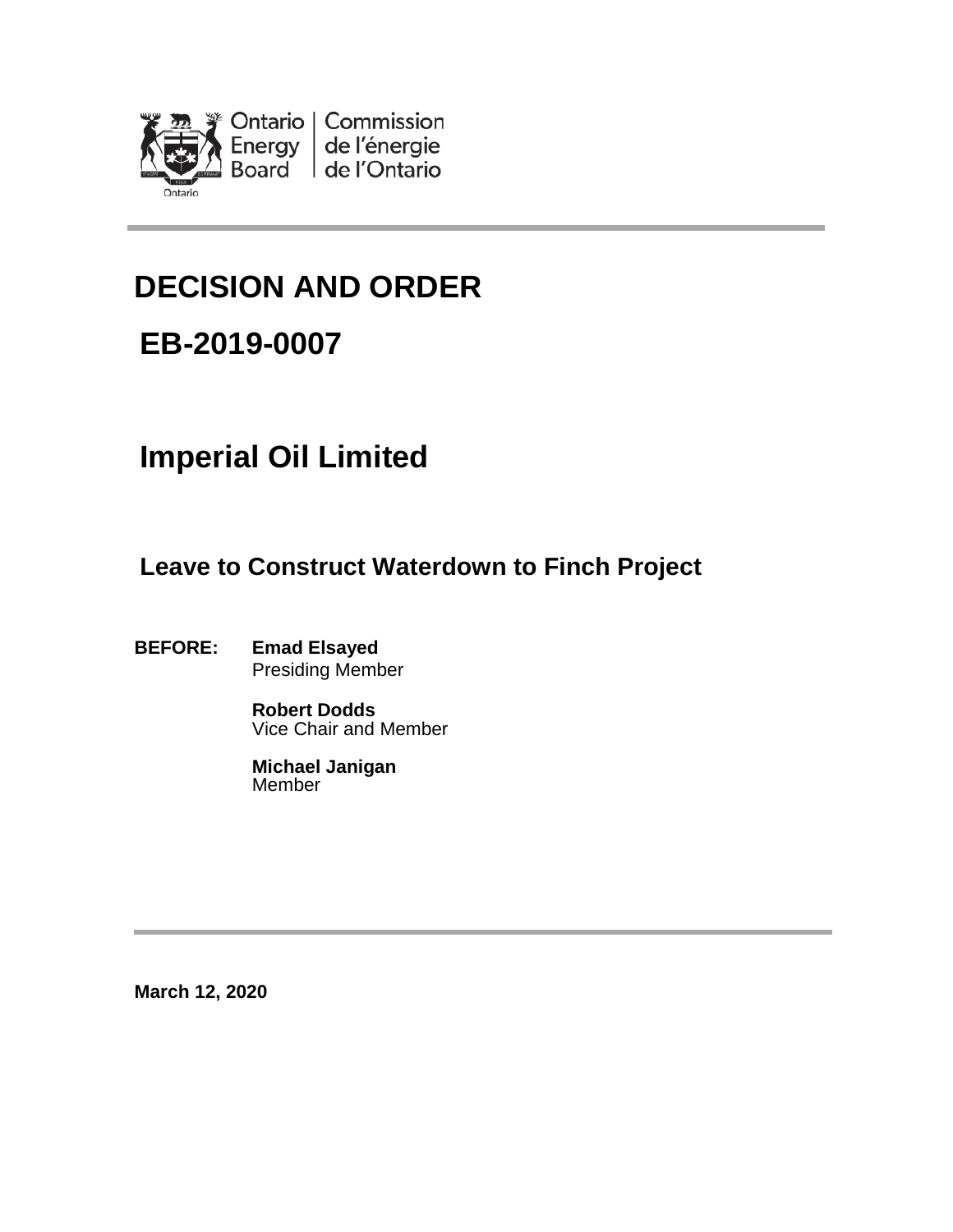## **TABLE OF CONTENTS**

| 1                       |         |  |  |
|-------------------------|---------|--|--|
| $\mathbf{2}$            |         |  |  |
|                         | 2.1     |  |  |
|                         | $2.2\,$ |  |  |
| 3                       |         |  |  |
|                         | 3.1     |  |  |
|                         | 3.2     |  |  |
|                         | 3.3     |  |  |
|                         | 3.4     |  |  |
|                         | 3.5     |  |  |
|                         | 3.6     |  |  |
| $\overline{\mathbf{4}}$ |         |  |  |
|                         |         |  |  |
|                         |         |  |  |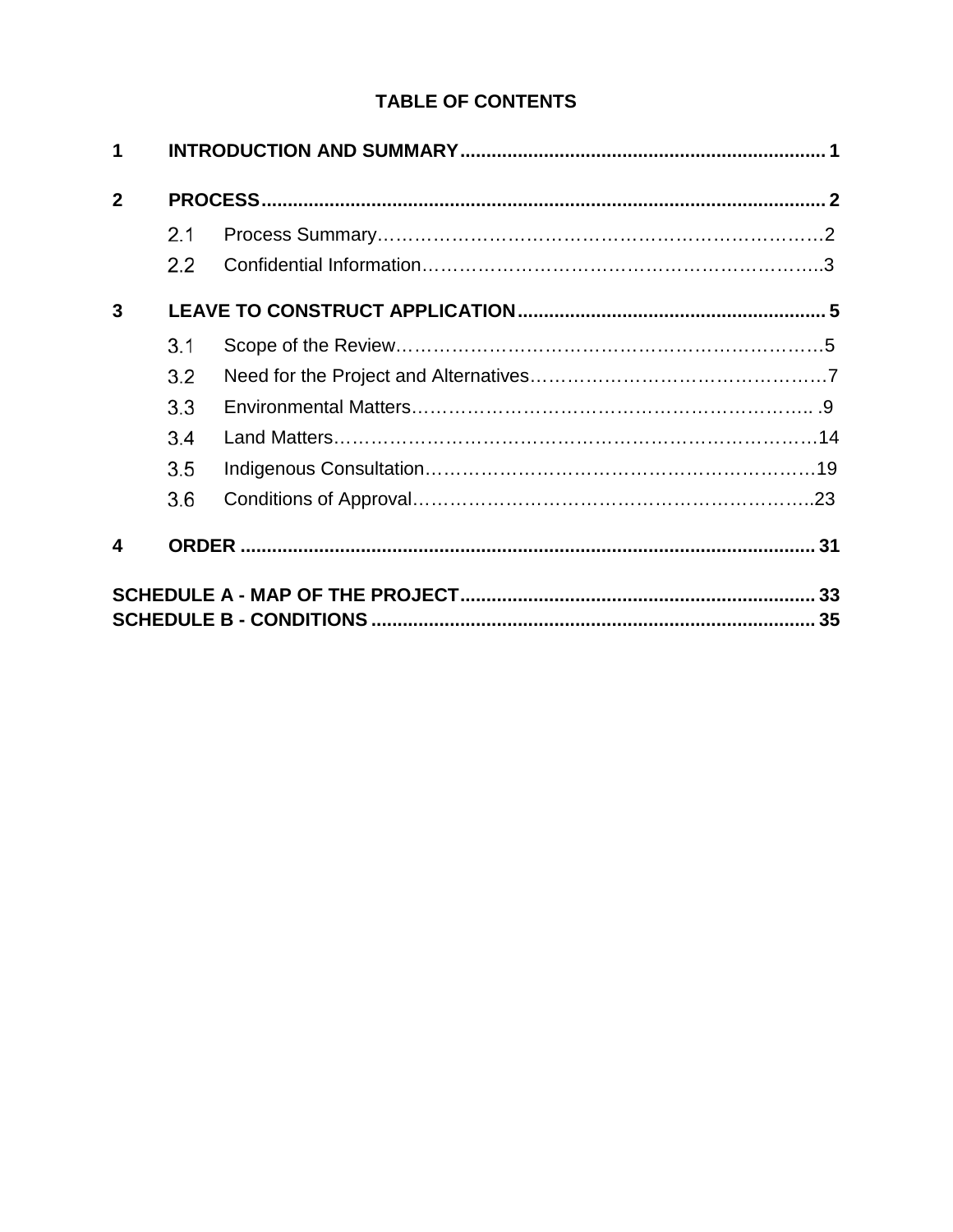## <span id="page-2-0"></span>**1 INTRODUCTION AND SUMMARY**

Imperial Oil Limited (Imperial Oil) applied under section 90(1) of the *Ontario Energy Board Act, 1998* (OEB Act) for leave to construct (LTC) 63 kilometers of 12-inch diameter pipeline for transportation of refined petroleum products from its facility in the City of Hamilton to its facility in the City of Toronto (Project).

A map of the general route for the Project is included in Schedule A.

Imperial Oil also applied under section 97 of the OEB Act for approval of the forms of easement agreements related to the construction of the Project.

The Project will replace an existing pipeline constructed in the mid -1950's. The existing pipeline from Waterdown to Finch is a segment of Imperial Oil's Sarnia Products Pipeline (SPPL) that transports fuel products manufactured in Sarnia to the Greater Toronto Area. The existing pipeline will be decommissioned in place. Imperial Oil states that the Project will provide continuity of service and will maintain system integrity.

The Project is located in the City of Hamilton, the City of Burlington, the Town of Milton, the Town of Oakville, the City of Mississauga and the City of Toronto. The City of Burlington, the Town of Milton and the Town of Oakville are in the Region of Halton. The City of Mississauga is in the Region of Peel. The Project route closely follows the route of the existing Imperial Oil pipeline. The Project route will use part of the width of the existing right-of-way (ROW) but will need to expand that width in certain areas. Construction of the pipeline is projected to last 8-10 months. Imperial Oil plans for an inservice date in the third quarter of 2021<sup>1</sup>.

Imperial Oil's evidence indicates that all required design specifications such as pipeline wall thickness and maximum operating pressure, and pipeline class location are in compliance with the Canadian Standards Association (CSA) CSA Z662-15 "Oil and Gas Pipeline Systems" (CSA Z 662).

The OEB approves the application, subject to certain Conditions of Approval (see Schedule B). The OEB also approves the forms of easement agreements related to the construction of the Project.

<span id="page-2-1"></span><sup>1</sup> Written Reply Submission by Imperial Oil Limited, February 7, 2020, page 7 para 30.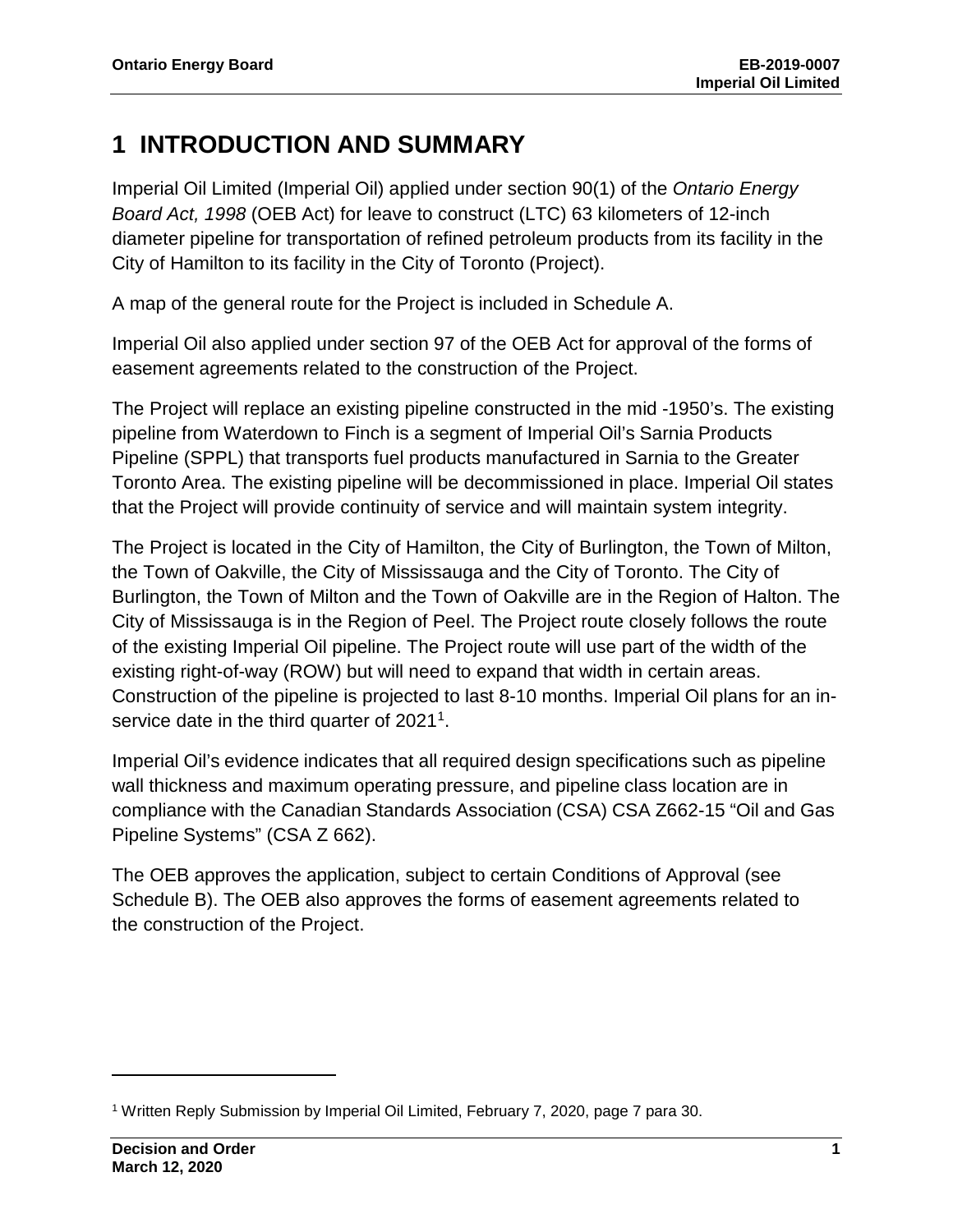## <span id="page-3-0"></span>**2 PROCESS**

#### <span id="page-3-1"></span> $2.1$ **Process Summary**

Imperial Oil filed the application on February 25, 2019. Imperial Oil filed updates to its evidence on the purpose and need for the Project on March 15, 2019. On March 19, 2019, the OEB issued a letter acknowledging that the application was complete and that the OEB review had started.

The OEB issued a Notice of Hearing (Notice) on April 11, 2019. The Notice was published as directed. At the end of April, Imperial Oil informed OEB staff that it needed more time for the service of the Notice to certain landowners/encumbrancers identified by the title search along the proposed route. In order to give Imperial Oil adequate time to complete the service, the OEB held the application in abeyance until service was completed. On May 24, 2019, Imperial Oil filed an affidavit with the OEB confirming service of the Notice. The OEB re-started processing the application on that date.

The OEB issued Procedural Order No. 1 (PO No.1), on May 31, 2019, setting the schedule for a written hearing. No party requested an oral hearing.

The following parties are registered as intervenors in the proceeding: Canadian Manufacturers and Exporters (CME), Huron Wendat Nation (HWN), City of Mississauga, City of Toronto, Halton Region, Regional Municipality of Peel (Region of Peel), Greater Toronto Airports Authority (GTAA), Hydro One Networks Inc. (Hydro One) and jointly Peter and Tim Virtanen<sup>2</sup>. CME and HWN are eligible to apply for an award of costs under the OEB's *Practice Direction on Cost Awards*.

The City of Toronto, City of Mississauga, Halton Region, and Region of Peel (collectively the Municipal Intervenors) actively participated in the proceeding and collaborated on a number of issues throughout the proceeding.

Bell Mobility Inc., Peter and Tim Virtanen and the City of Hamilton applied and were registered as intervenors, but all withdrew during the proceeding. The City of Hamilton filed a letter of comment on August 12, 2019. Imperial Oil responded to these

comments on August 21, 2019. The OEB reviewed the comments and the response, and will provide its view in appropriate sections of this decision.

<span id="page-3-2"></span><sup>&</sup>lt;sup>2</sup> Peter and Tim Virtanen were initially granted eligibility for cost awards, but they later withdrew from the proceeding.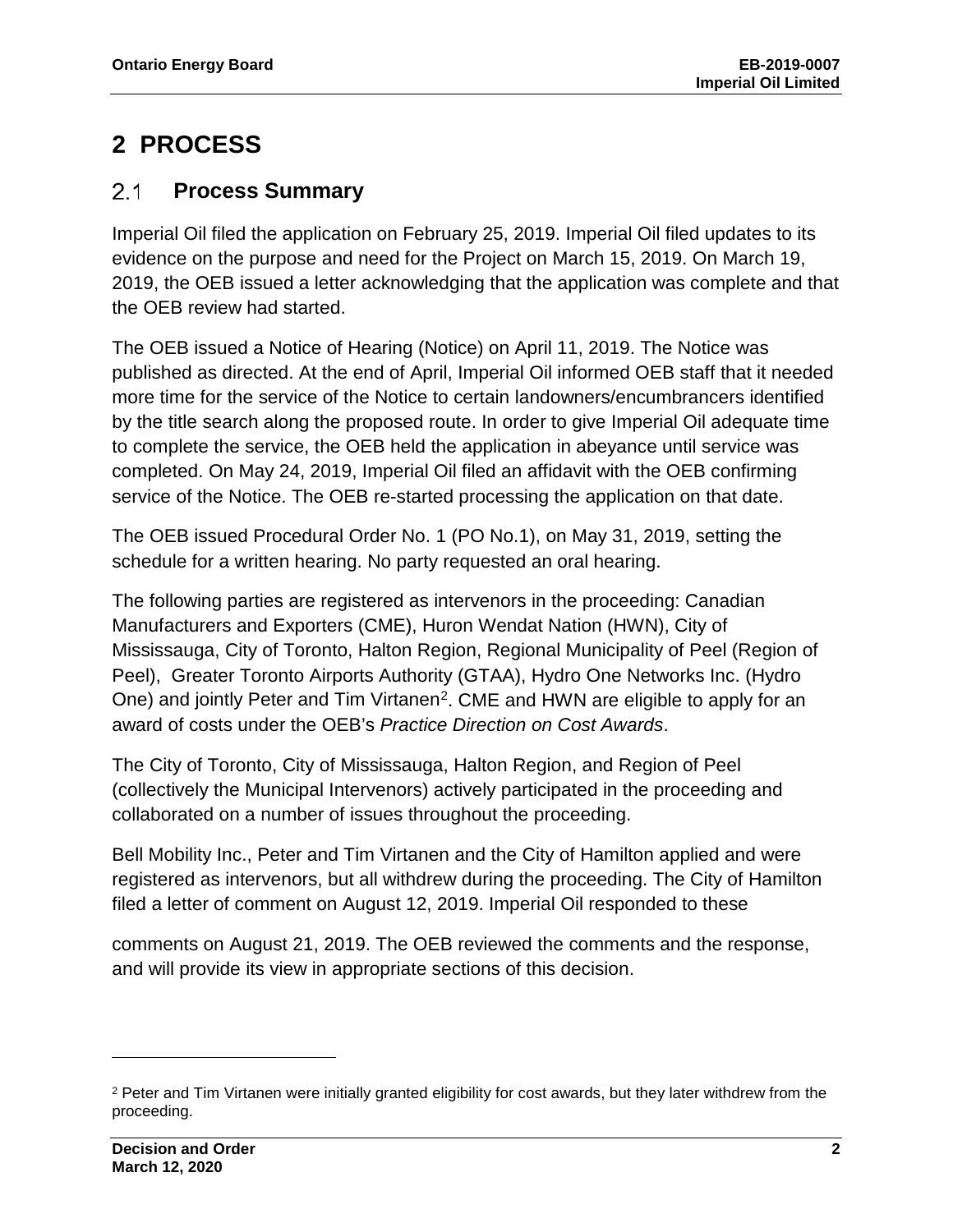Procedural Orders 2 through 6 established the process and timing for interrogatories, confidentiality requests, a motion filed by the City of Toronto, and submissions, and responded to a number of extension requests from both Imperial Oil and intervenors.

In accordance with the schedule set in Procedural Order No. 6, Imperial Oil filed its Argument-in-Chief on January 10, 2020, OEB staff and intervenors filed written submissions on January 24, 2020, and Imperial Oil filed its reply submission on February 7, 2020.

#### <span id="page-4-0"></span>**Confidential Information**  $2.2$

On October 10, 2019, Toronto filed a Notice of Motion pursuant to Rule 27.03 of the OEB's *Rules of Practice and Procedure* requesting that the OEB order the disclosure of certain information (Motion).

On November 14, 2019, the OEB issued a Decision and Order on the City of Toronto's Motion (Decision on Motion), dismissing the Motion. Pursuant to the OEB's Decision on Motion, Imperial Oil filed with the OEB and delivered to all the intervenors the following redacted information by November 18, 2019:

- (a) Imperial Oil's Safety and Loss Management System (SLMS) Framework
- (b) 2018 Technical Standards and Safety Authority (TSSA) Audit Report of Imperial Oil's Sarnia Products Pipeline (SPPL) Integrity Management Program
- (c) Imperial Oil's preliminary risk assessment for the Project

In the Decision on Motion, the OEB deemed the information ordered to be filed by Imperial Oil as confidential on an interim basis, and set the process for accessing the confidential information and filing submissions regarding the confidential treatment of that information. Imperial Oil filed the confidential information and provided explanation and specific reasons as to why the information should be treated as confidential. No party objected to confidential treatment of the filed information.

On January 24, 2020, the City of Toronto filed with the OEB written submissions on Imperial Oil's application and indicated that it would include a confidential attachment (Confidential Attachment). The City of Toronto stated that it would provide the Confidential Attachment "…to any party(s), if so directed."

On February 4, 2020, the OEB issued a letter confirming that the information in the Confidential Attachment filed by the City of Toronto is an excerpt from the "TSSA Audit of SPPL Integrity Management Program – December 2018" filed by Imperial Oil (TSSA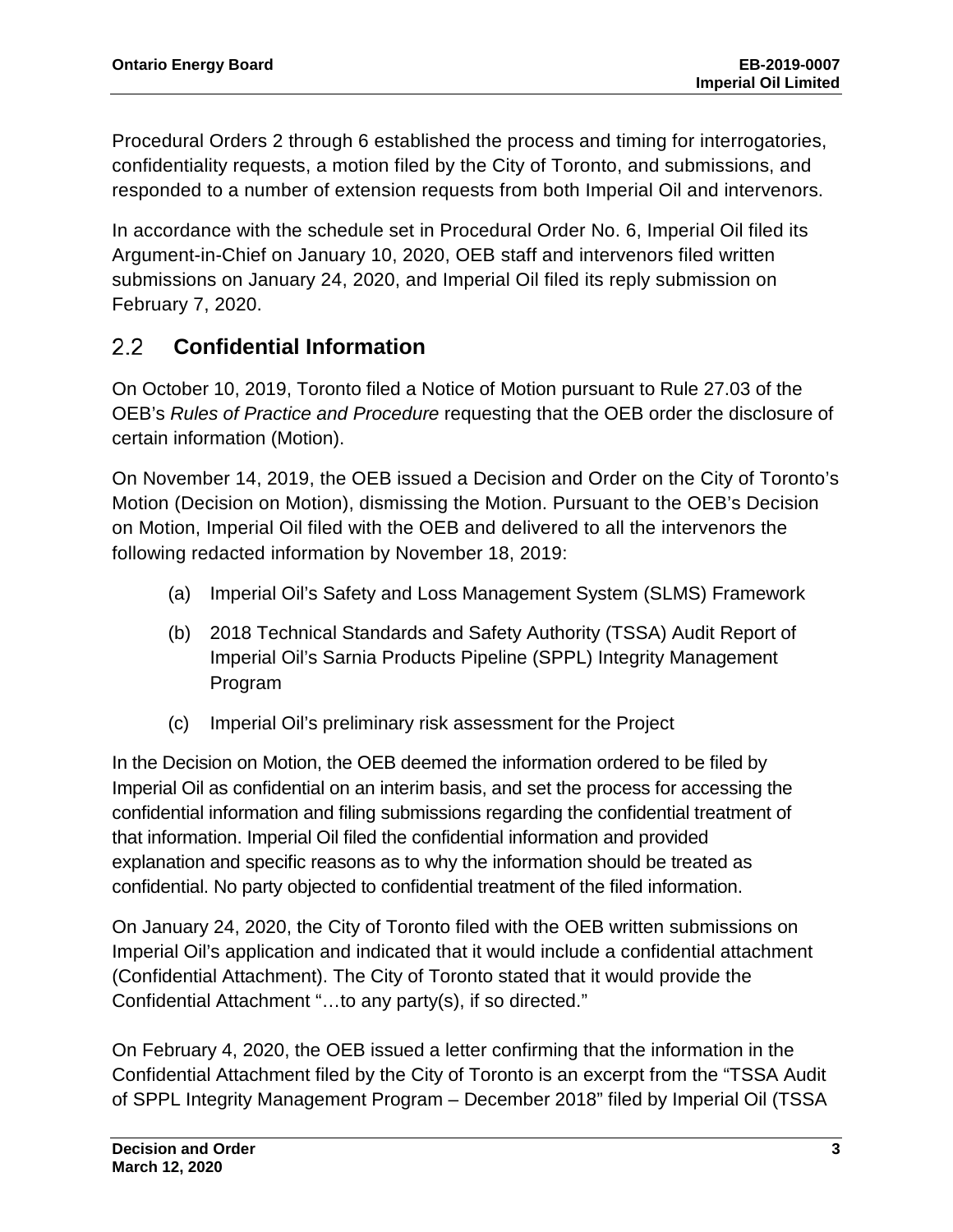Audit Report) and that the OEB had deemed the TSSA Audit Report confidential on an interim basis on November 14, 2019.  $3$  The OEB also, at that time, established a process for any party to review the Confidential Attachment, object to the proposed confidential treatment, and for Imperial Oil to respond to any objection. No objections were filed.

As the Confidential Attachment was a quote from the TSSA Audit Report that had already been deemed confidential on an interim basis by the OEB, the Confidential Attachment was also deemed confidential on an interim basis. To provide any party an opportunity to access the quote from the TSSA Audit Report in the Confidential Attachment, the OEB directed the City of Toronto to make the Confidential Attachment available to any party who provided a signed copy of the OEB's Declaration and Undertaking.

#### **Findings - Confidential Treatment of Certain Information**

Given that no objections were received to the designation of the subject information as confidential, the OEB finds that this information shall be treated as confidential on a final basis.

<span id="page-5-0"></span><sup>3</sup> OEB Decision and Order on the City of Toronto Motion, EB-2019-0007, November 14, 2019.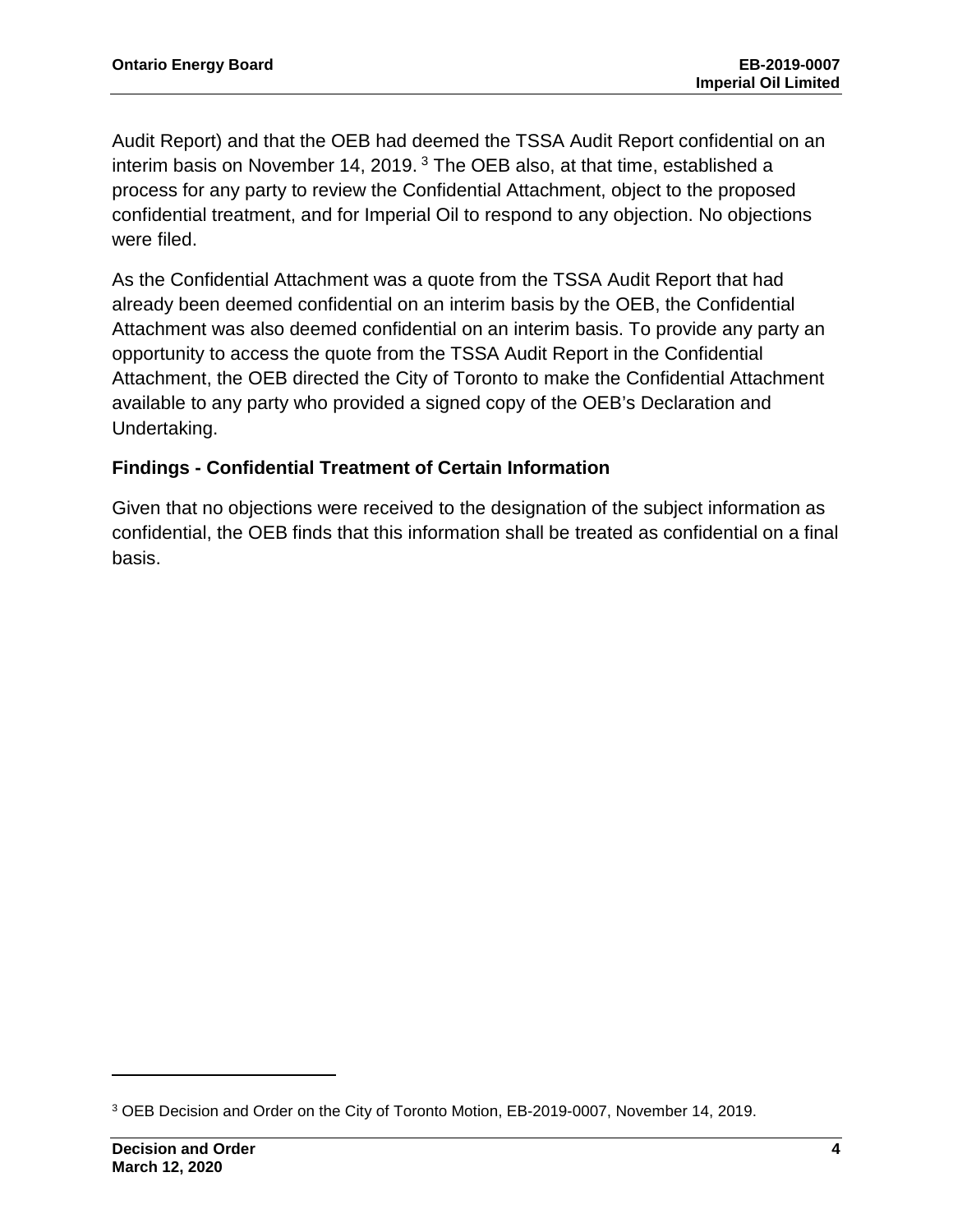## <span id="page-6-0"></span>**3 LEAVE TO CONSTRUCT APPLICATION**

#### <span id="page-6-1"></span> $3.1$ **Scope of the Review**

This is an application under section 90 of the OEB Act seeking an order for leave to construct a hydrocarbon pipeline. Section 96 of the OEB Act provides that the OEB shall make an order granting leave if the OEB finds that "the construction, expansion or reinforcement of the proposed work is in the public interest". When determining whether a project is in the public interest, the OEB typically examines the need for the project and alternatives, the project cost and economics, the environmental impacts, Indigenous consultation, and land matters.

The OEB typically attaches a number of conditions to any approvals it grants. In this case, the OEB's review does not include consideration of the Project cost and economics as Imperial Oil is not a rate-regulated entity, and the costs of the Project will therefore not be passed on to ratepayers through any OEB-approved rates. Imperial Oil also applied for approval of forms of easement agreements under section 97 of the OEB Act.

Some intervenors in this proceeding raised certain issues that the OEB finds are beyond the scope of the OEB's review under sections 90, 96 and 97 of the OEB Act.

The Municipal Intervenors raised issues and proposed a number of conditions of approval related to pipeline design, safety of operation, pipeline integrity, emergency response and risk management, decommissioning of the pipeline and indemnity guarantees and financial assurances to municipalities. In addition, the Municipal Intervenors submitted for OEB's approval, under section 97, proposed forms and terms of various agreements with Imperial Oil.

Hydro One raised the issue of minimum setbacks and width of easement for co-location of the pipeline relative to electrical transmission line and asked that the OEB approve a form of easement agreement with Imperial Oil.

All parties, including Imperial Oil, appeared to agree that these issues are of critical importance. However, parties disagreed on whether these issues are properly within the scope of the OEB's review of a section 90 and section 97 applications. OEB staff's and Imperial Oil's position was that these issues are partially, or entirely, outside the regulatory oversight of the OEB. The Municipal Intervenors and Hydro One took a position that these matters are within the scope of the OEB's review of a leave to construct application under section 90 and 97.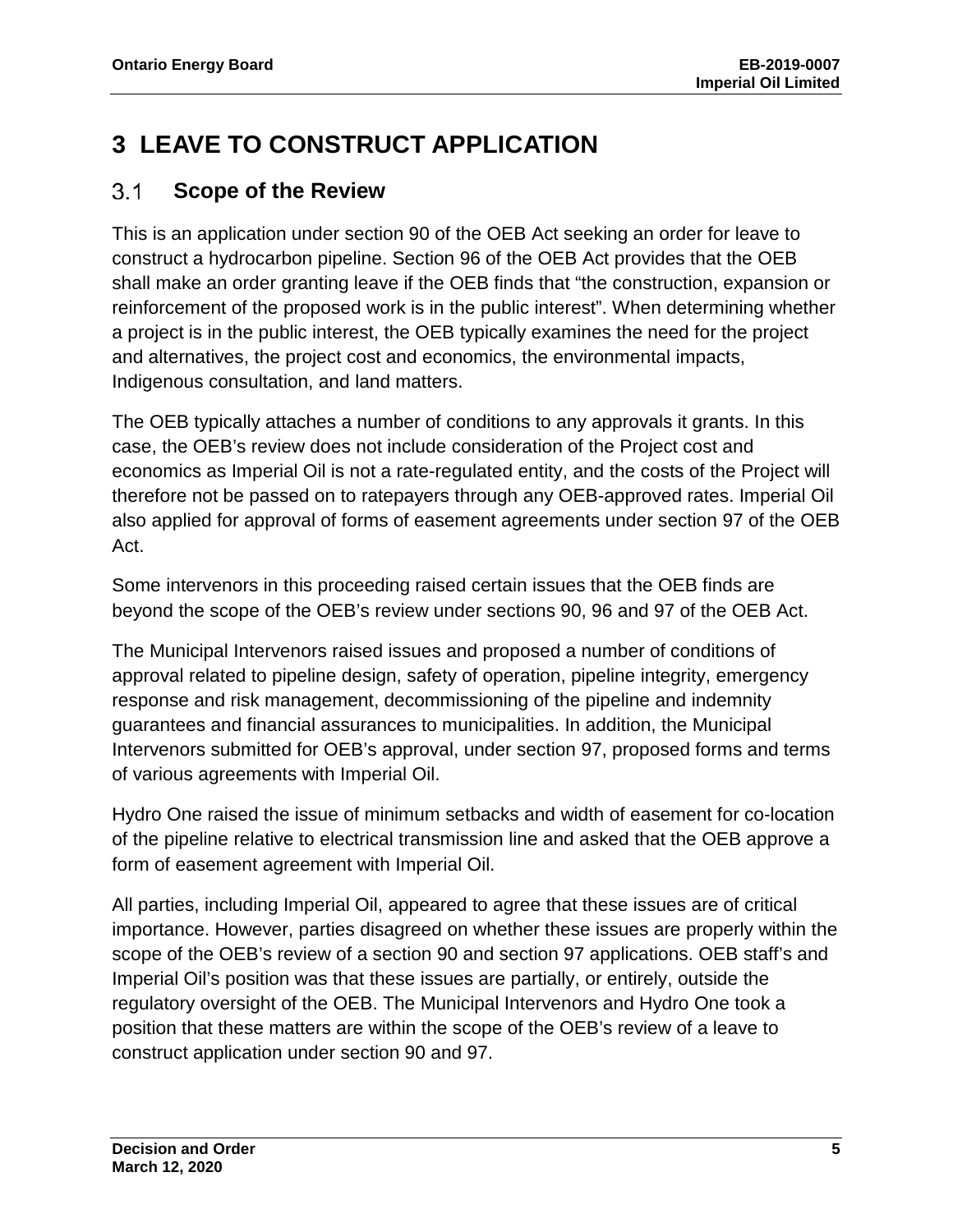In Ontario, the TSSA have some level of oversight over safety of pipelines operation. The TSSA administers and enforces public safety laws under the authority granted to it by the *Technical Safety Standard Act, 2000 S.O. 2000, c. 16*, and *Ontario Regulation 210/01* (Oil and Gas Pipeline Systems).[4](#page-7-0) The TSSA oversees pipeline design specifications, safety and emergency matters, integrity testing and monitoring, and decommissioning in accordance with the CSA Z662 code, a national standard that is adopted within Ontario legislation throug[h](https://www.ontario.ca/laws/regulation/010223) [O.](https://www.ontario.ca/laws/regulation/010223) [Reg.](https://www.ontario.ca/laws/regulation/010223) [223/01](https://www.ontario.ca/laws/regulation/010223) [an](https://www.ontario.ca/laws/regulation/010223)d the *[Technical](https://www.ontario.ca/laws/statute/00t16) [Standards](https://www.ontario.ca/laws/statute/00t16) [and](https://www.ontario.ca/laws/statute/00t16) [Safety](https://www.ontario.ca/laws/statute/00t16) [Act](https://www.ontario.ca/laws/statute/00t16)*[.](https://www.ontario.ca/laws/statute/00t16)

It is also noted that the proposed Imperial Oil pipeline has to be licensed by the TSSA pursuant to the Ontario Regulation 210/01, which requires that the TSSA licenses and audits oil and gas pipelines in Ontario that are longer than 20 kilometres. The TSSA has confirmed, in a letter to Imperial Oil dated October 25, 2019, that it has selected the Project for full audit and that the TSSA will "audit and inspect the SPPL to ensure compliance with applicable technical and safety standards for construction and operation".

OEB staff agreed with Imperial Oil's position that "While technical standards are a consideration in leave to construct proceedings, the Board has in previous proceedings held that it will defer to regulatory agencies that have direct responsibility for the applicable standards."[5](#page-7-1)

OEB staff noted, in its submission, $6$  that in addition to the TSSA's oversight of the safe operation and design of the proposed pipeline, there are also separate requirements under the *Environmental Protection Act* with respect to spill prevention, spill reporting, spill management plans, spill amelioration, and related powers of the Minister of the Environment, Conservation and Parks.

OEB staff submitted that OEB's approval of a leave to construct application under section 90 of the OEB Act is typically made conditional upon the applicant's compliance with all applicable regulatory requirements, including those under the TSSA and MECP's mandate and legislation. As such, Imperial Oil will be required to satisfy the TSSA's license terms, pipeline design and safety specifications, pipeline integrity and

<span id="page-7-0"></span><sup>4</sup> In its Decision and Order on Motion of the City of Toronto (November 14, 2019), the OEB recognized the importance of safe operation of a proposed oil pipeline but indicated that many of the safety and emergency response concerns raised by Toronto in its Motion appear to be under the jurisdiction and expertise of the TSSA.

<span id="page-7-1"></span><sup>5</sup> Imperial Oil Argument-in-Chief, January 10, 2020, paragraph 27, page 6.

<span id="page-7-2"></span><sup>6</sup> OEB Staff Submission (EB-2019-0007), January 24, 2020, page 4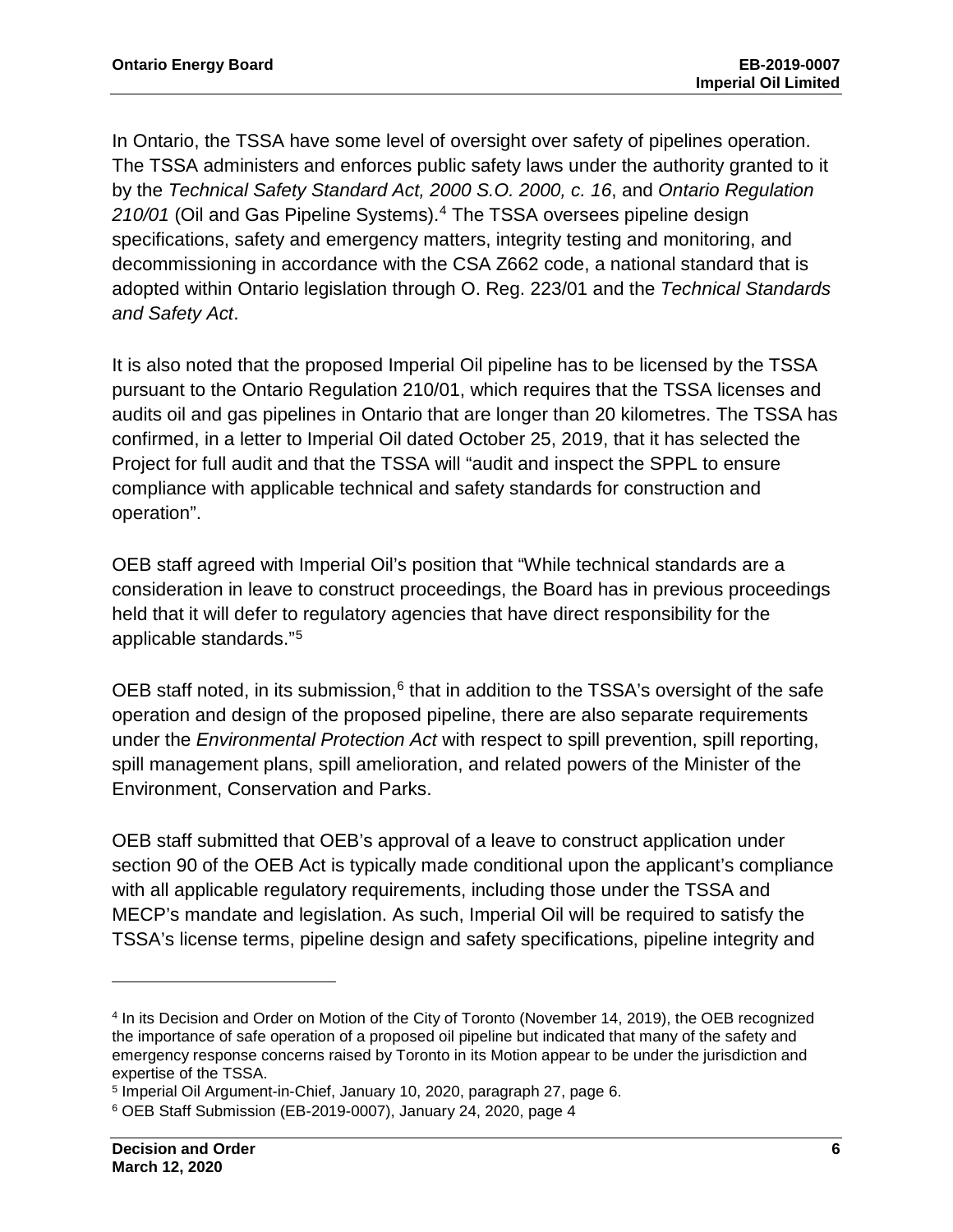emergency management requirements, including MECP's requirements related to the risk of spills, and to meet all other applicable Provincial and Federal standards and regulations.

## **Findings**

The OEB finds that certain issues raised by the Municipal Intervenors (e.g. technical standards, environmental legislation) are beyond the scope of the OEB's review under sections 90, 96 and 97 of the OEB Act. The OEB also finds that many of these issues are part of the requirements for other permits and approvals for construction and operation of the proposed pipeline which are addressed by other entities. The OEB is ensuring that these issues are addressed by including a condition in Schedule B of this Decision and Order that Imperial Oil obtains all other necessary approvals, permits, licences, and certificates required to construct, operate and maintain the Project.

#### <span id="page-8-0"></span> $3.2$ **Need for the Project and Alternatives**

The purpose of the pipeline is to transport refined petroleum products used by households and businesses in the GTA and Hamilton areas, including supply of jet fuel for Toronto Pearson International Airport, as well as gasoline and diesel fuel for transportation in the region.

According to Imperial Oil, the replacement of the existing, sixty-year old pipeline will ensure continuous safe and reliable transportation of fuel products such as diesel, gasoline and jet fuel.

The new 12-inch diameter proposed pipeline will replace the existing pipeline of the same diameter. Imperial Oil noted that the proposed pipeline is an important infrastructure component with significant benefits. Imperial Oil filed a number of letters from several parties in support of the need for the proposed pipeline project. These parties, who emphasized the commercial, supply reliability and other economic benefits of the Project, included:

- 1. Canadian Council for Aboriginal Business
- 2. Canadian Fuels Association
- 3. Canadian Independent Petroleum Marketers Association
- 4. Canadian Manufacturers & Exporters
- 5. Greater Toronto Airports Authority
- 6. Hamilton Chamber of Commerce
- 7. McDougall Energy Inc.
- 8. Mississauga Board of Trade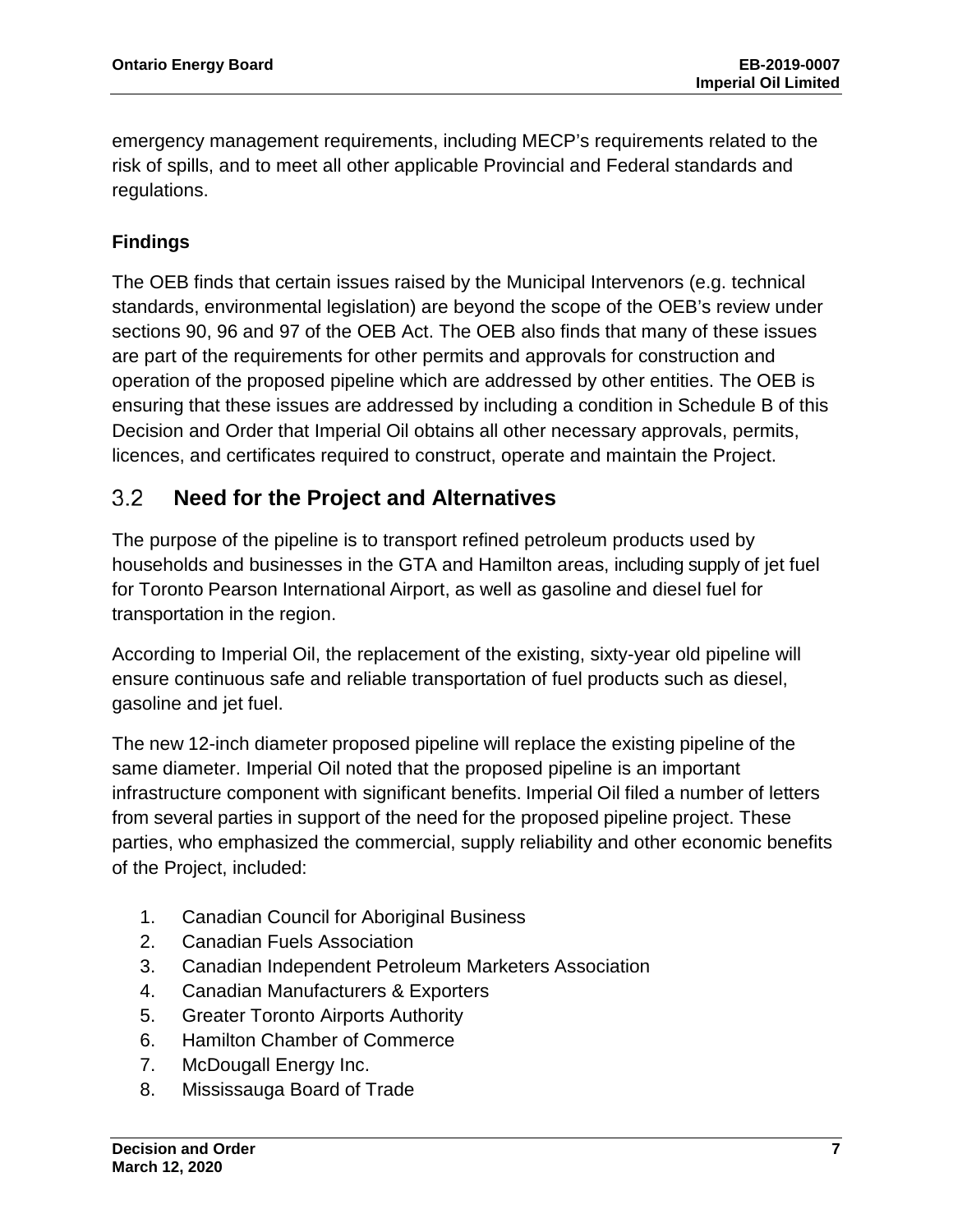- 9. National Airlines Council of Canada
- 10. Ontario Chamber of Commerce
- 11. Toronto Board of Trade
- 12. Flamborough Chamber of Commerce

On January 24, 2020, the Canadian Manufacturers and Exporters and Greater Toronto Airports Authority filed written submissions in strong support of the approval of the Project to fulfil the need for a reliable and safe supply of highquality fuel products and emphasizing the importance of the Project for Ontario and Canadian economy.

Imperial Oil stated that the Waterdown to Finch segment of the SPPL has been operating safely for more than 60 years. The replacement of this segment is a proactive replacement as part of the ongoing integrity management program of the SPPL. In addition to ensuring continued safe and reliable pipeline operations, installation of the new pipeline includes benefits such as improved product availability for customers and reduced supply disruptions due to integrity and maintenance activities, as well as increased pipeline depth in sensitive areas. Imperial Oil stated that construction of the Project will contribute to the local and regional economy.

Imperial Oil noted that other possible options to replace the transportation capacity of the pipeline, such as truck transportation, are not suitable alternatives, as it would require 400 tanker trucks per day to provide transport of the equivalent volume of fuel. No party challenged the need for the Project.

The preferred proposed route for the Project was selected based on the assessment of two alternative routes. Both alternatives followed the existing pipeline route for 18.8 kilometres. The preferred route alternative, among other comparative advantages, follows the existing pipeline along its entire length, is 14 kilometers shorter, and has fewer wetland and stream crossings<sup>[7](#page-9-0)</sup>.

### **Findings - Need and Alternatives**

The OEB finds that Imperial Oil has demonstrated the need for the Project. The Project entails the replacement of a portion of an existing pipeline which is over 60 years old. This will ensure continued safe and reliable operation of the pipeline. The OEB also

<span id="page-9-0"></span><sup>7</sup> Evidence (EB-2019-0007) Exhibit D, Tab 1, Schedule 1, pages 1-2: Route Selection.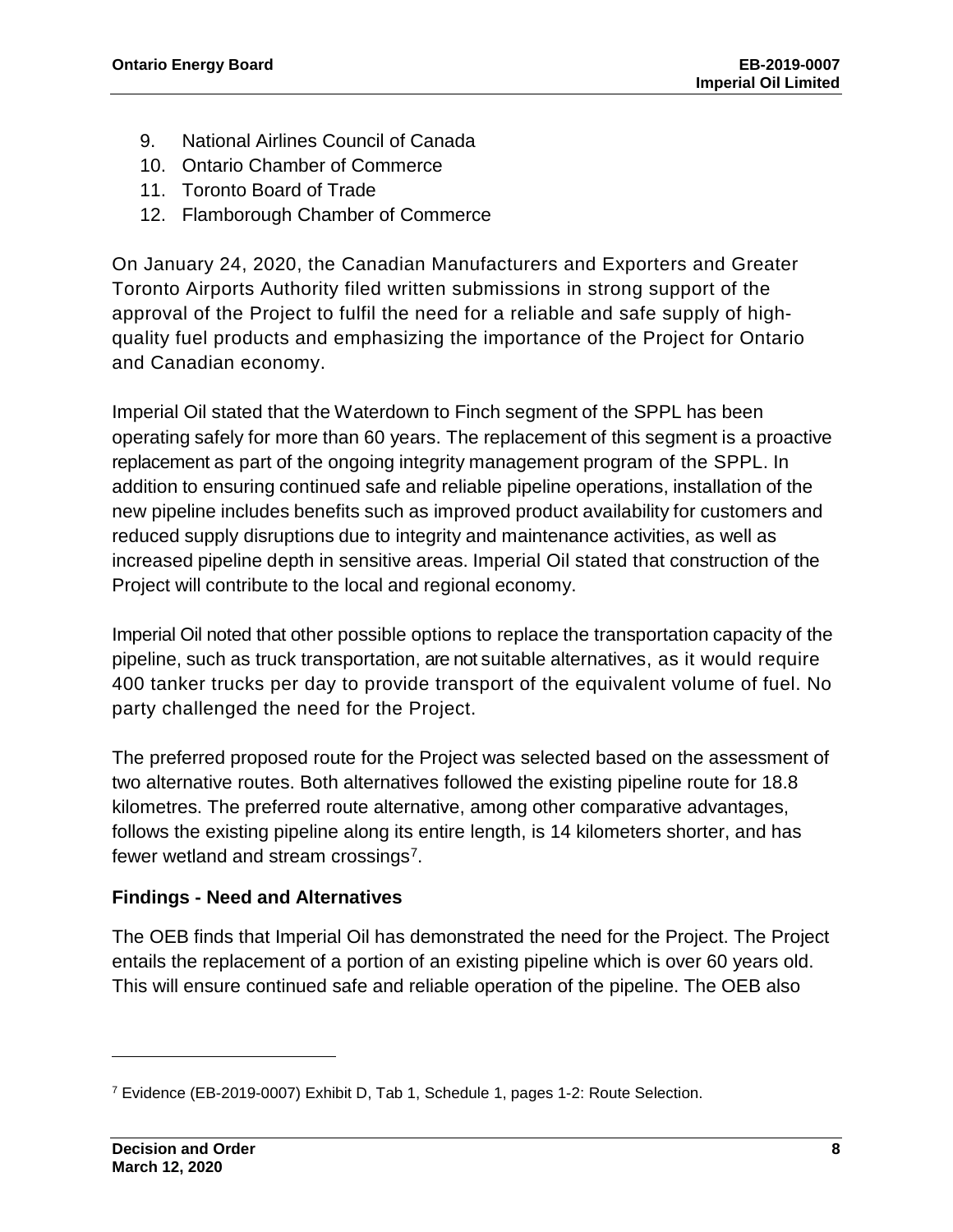finds that Imperial Oil has appropriately assessed other feasible alternatives, and that the proposed route is appropriate.

#### <span id="page-10-0"></span> $3.3$ **Environmental Matters**

Selection of a route, environmental assessment, mitigation and monitoring of impacts during construction and operation of a pipeline requiring approval by the OEB under section 90 of the OEB Act are guided by the OEB's *Environmental Guidelines for the Location, Construction and Operation of Hydrocarbon Pipelines and Facilities in Ontario*  (7th Edition, 2016) (OEB Environmental Guidelines).

The OEB Environmental Guidelines prescribe, amongst other things, the process for a review of the proposed pipeline project environmental assessment report, including a review of the proposed route, by the Ontario Pipeline Coordinating Committee (OPCC). The OPCC is comprised of government agencies, provincial ministries, local municipalities and conservation authorities that have an interest in and regulatory authority over environmental and socio-economic aspects of proposed pipeline projects. The OPCC review facilitates a coordinated process for other relevant approvals and permits to be granted to the proponents of pipelines that seek leave to construct under section 90 of the OEB Act.

Imperial Oil conducted the environmental assessment, routing, and stakeholder consultation in accordance with the OEB Environmental Guidelines.

Imperial Oil retained ERM Worldwide Group Ltd. (ERM) to conduct an environmental assessment and prepare an Environmental Report (ER) on the Project. The ER was filed with the application<sup>[8](#page-10-1)</sup>. ERM completed a study to select a preferred route for the proposed pipeline and identified potential environmental and socio-economic impacts and mitigation measures to minimize these impacts. On February 1, 2019, Imperial Oil distributed the ER to the members of the OPCC, affected conservation authorities, municipalities and Indigenous communities for review and comments.

Imperial Oil documented issues and concerns raised in the process of the ER review by the OPCC and other consulted entities in the Record of Consultation Log. The Record of Consultation Log specifies Imperial Oil's responses and proposed actions to address issues and concerns, and to mitigate impacts. The Record of Consultation Log covers the consultation and communication with all stakeholders, including: Indigenous

<span id="page-10-1"></span><sup>8</sup> Evidence (EB-2019-0007) Imperial Oil, Waterdown to Finch Environmental Report, February 1, 2019, filed February 25, 2019.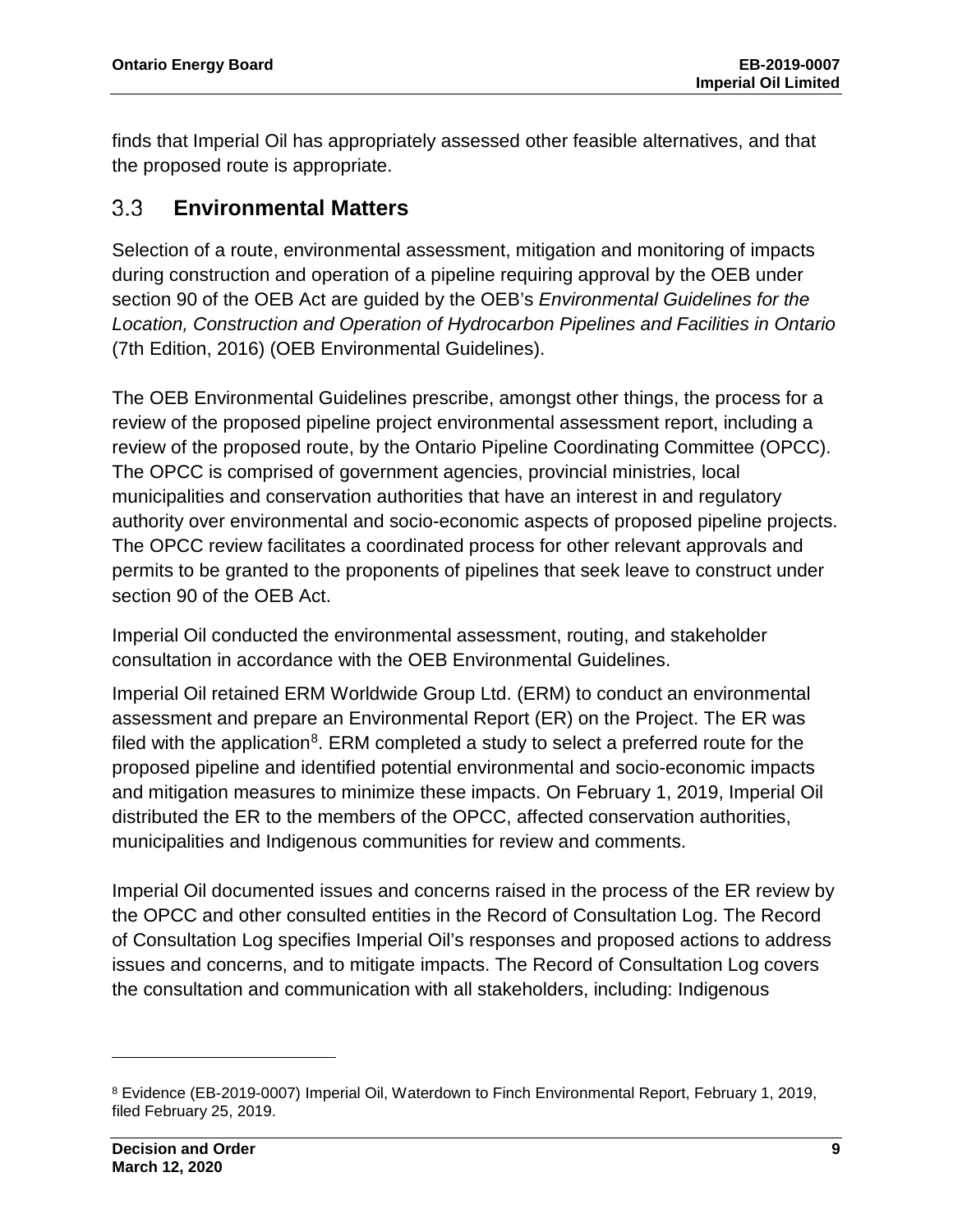communities, the Métis Nation of Ontario, OPCC members, conservation authorities and municipalities.

In response to interrogatories, Imperial Oil updated the comments it had received as part of the OPCC review, including the dates of communication, the issues and concerns identified by the parties, and Imperial Oil's responses and actions to address these issues and concerns.<sup>[9](#page-11-0)</sup>

The HWN, the Mississaugas of the Credit First Nation (MCFN), the City of Mississauga, the Ministry of Transportation of Ontario (MTO), the Toronto and Region Conservation Authority, the Hamilton Conservation Authority, and Conservation Halton commented on the ER as part of the OPCC review process. Each party's position is further described below.

HWN and MCFN expressed concerns about Imperial Oil's archaeological assessment.<sup>[10](#page-11-1)</sup> MCFN provided an email on February 21, 2019 with its comments on the ER. Imperial Oil provided responses to help clarify MCFN's inquiries.

With regard to approval of archeological survey reports and cultural heritage reports by the Ministry of Heritage, Sport, Tourism and Culture Industries (MHSTCI) which have not been granted at this time, OEB staff submitted that, according to the proposed Condition 5.a) v, Imperial Oil will have to obtain, among other approvals, MHSTCI approval prior to construction start.<sup>[11](#page-11-2)</sup> OEB staff noted that Imperial Oil did not object to this condition being attached to the OEB's leave to construct order.

HWN's concerns related to Imperial Oil's archeological assessment and the Parsons Site and Imperial Oil's actions to mitigate these potential impacts are addressed in the Indigenous Consultation section of this Decision and Order. Parsons Site is HWN's ancestral village site of great importance, dating from the 15<sup>th</sup> century, located northwest of Finch and Keele on the east bank of Black Creek extending north and south of the Hydro One corridor.

Imperial Oil in its Argument-in-Chief confirmed that it recognizes the significance of the Parsons Site and that it is committed to protecting its integrity through the use of trenchless construction methods drilling (Horizontal Directional Drilling or HDD) at 30

<span id="page-11-1"></span><span id="page-11-0"></span><sup>9</sup> Imperial Oil response to OEB staff interrogatory no. 8 and Appendix 11: Engagement Summary Tables <sup>10</sup> Chapter 5.3 of the OEB Environmental Guidelines deals with the archeological assessment and mitigation of impacts.

<span id="page-11-2"></span><sup>11</sup> OEB Staff Submission EB-20190-0007, January 24, 2020, page 11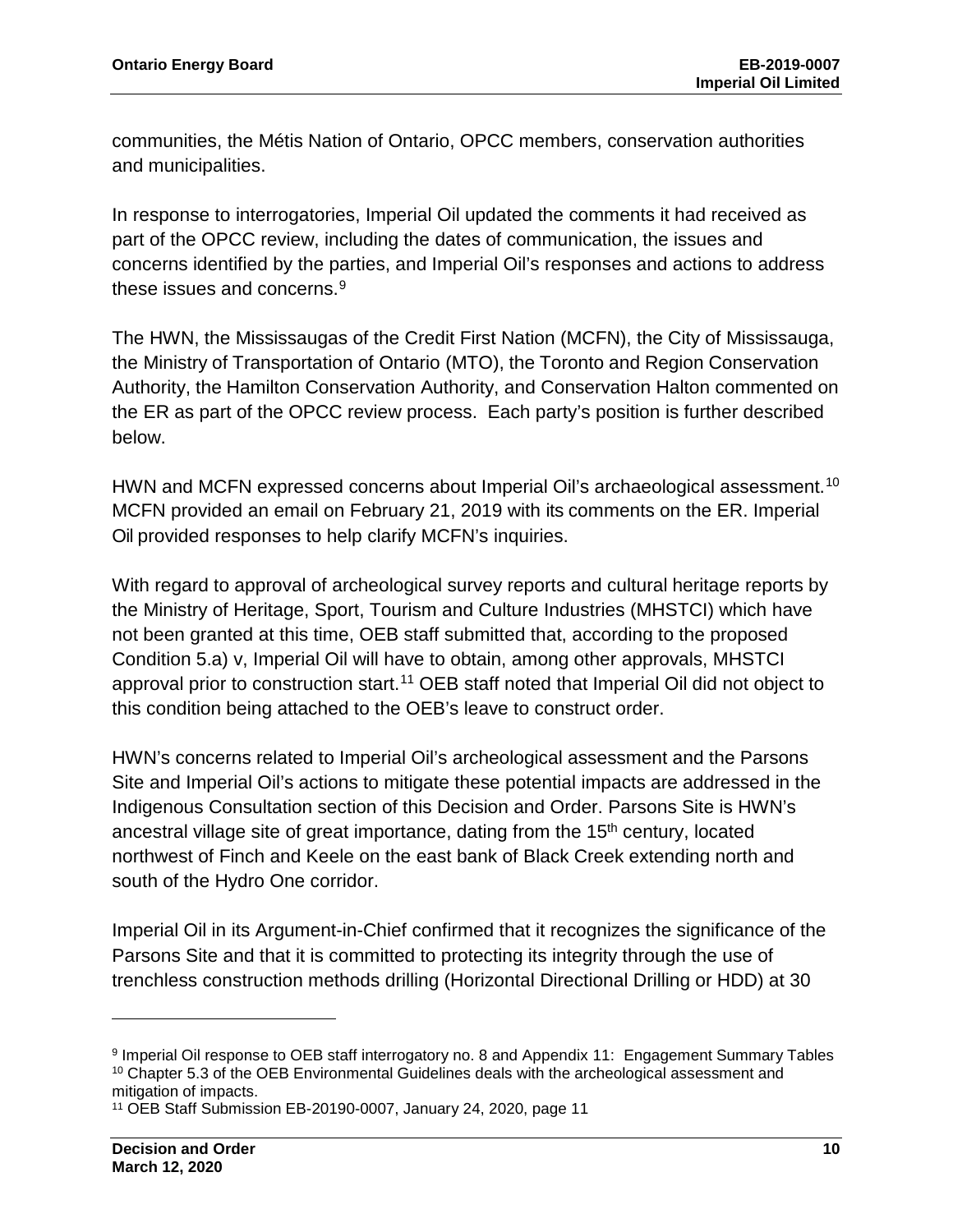metres depth, or deeper, beneath the site and extending beyond its limits.<sup>[12](#page-12-0)</sup> Imperial Oil also confirmed that prior to construction it will develop avoidance and protection plan for the Parsons Site in consultation with the HWN and MHSTCI.<sup>[13](#page-12-1)</sup>

It should be noted that HWN, in its written submission dated January 24, 2020, stated that "…the HWN is satisfied with the commitments Imperial has made to avoid and mitigate the Project's impacts to archaeological and burial sites and supports the approval of leave-to-construct application".[14](#page-12-2)

Imperial Oil has collaborated with HWN during the ongoing archaeological assessments.

Imperial Oil indicated that it received no comments on the ER from Haudenosaunee Confederacy Chiefs Council, Haudenosaunee Development Institute or from Six Nations.

On December 2, 2019, the OEB was copied on a letter by MHSTCI<sup>[15](#page-12-3)</sup> to Imperial Oil requesting that Imperial Oil file its Cultural Heritage Assessment Report (CHAR) for review. On December 3, 2019 Imperial Oil filed with the MHSTCI the required report for review.[16](#page-12-4)

The MTO commented that it did not have concerns with the ER as long as Imperial Oil follows all applicable environmental legislation and obtains required permits. The MTO also asked to be informed of any work within its right- of-way to mitigate impacts to MTO projects. Imperial Oil responded that it would continue ongoing engagement with the MTO throughout the Project. Imperial Oil said it received no other comments from ministries during the OPCC review.

The City of Mississauga provided its comments on the ER by letter on April 3, 2019. Imperial Oil provided a detailed response letter on May 3, 2019. Imperial Oil stated that other municipalities or regions did not comment specifically on the ER. It is noted that a number of concerns related to environmental matters have been raised by the Municipal

<span id="page-12-0"></span><sup>&</sup>lt;sup>12</sup> Imperial Oil Limited, Argument-in-Chief, January 10, 2020, para 70-71, page 16

<span id="page-12-1"></span><sup>&</sup>lt;sup>13</sup> Imperial Oil Limited, Argument-in-Chief, January 10, 2020, para 74-75, pages 16-17

<span id="page-12-2"></span><sup>&</sup>lt;sup>14</sup> Written Submission by Huron Wendat Nation, EB-2019-0007, January 24, 2020, para 7. Page 3.

<span id="page-12-3"></span><sup>15</sup> Formerly Ministry of Tourism, Culture and Sports (MTCS) now called Ministry of Heritage, Sport, Tourism, and Culture Industries.

<span id="page-12-4"></span><sup>&</sup>lt;sup>16</sup> Imperial Oil filed with the OEB a copy of the letter to MHSTCI, dated December 3, 2019 indicating that the required reports have been filed.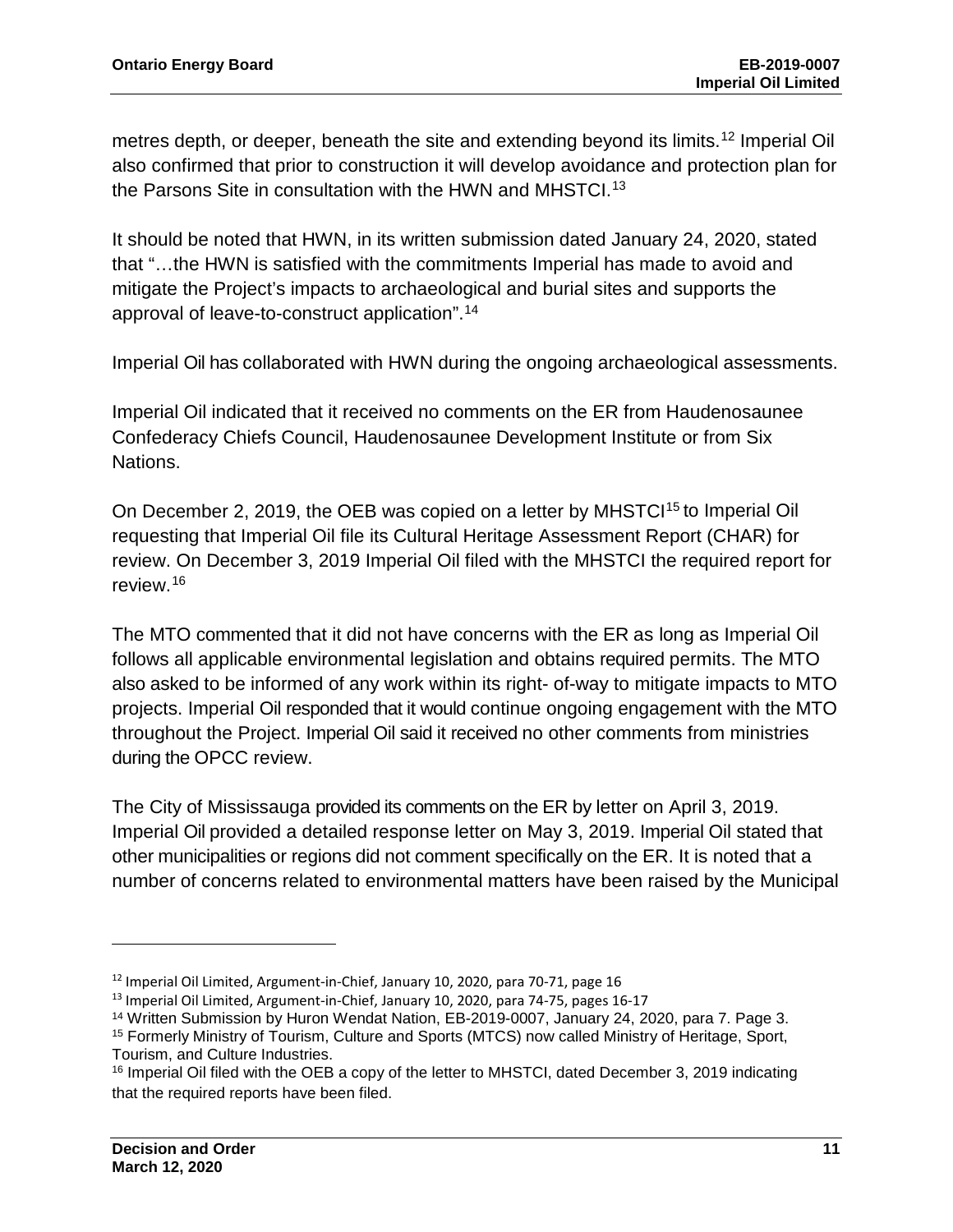Intervenors by way of proposing conditions of approval. These are addressed in section 3.6 Conditions of Approval of this Decision and Order.

Hamilton Conservation Authority, Toronto and Region Conservation Authority and Conservation Halton commented on the ER during the OPCC review process. Their comments related to their respective permitting processes and requirements. On July5, 2019, Imperial Oil filed permit applications with the conservation authorities.

Imperial Oil submitted in the evidence that it would develop several Environmental Protection Plans (EPPs)<sup>[17](#page-13-0)</sup> and several management and contingency plans prior to construction start. Imperial Oil stated that the EPP will be used as a guide for environmental management during construction of the Project and will be based on mitigation measures identified in the ER. The EPP will include a number of specific Environmental Management Plans (EMPs) related to Project schedules, permit approval terms and conditions. The EPPs and EMPs will address issues and concerns raised by the OPCC members and by other consulted stakeholders.

Imperial Oil has stated that the EPPs and EMPs will be completed a minimum of 30 days prior to the start of construction and will be updated as needed throughout construction to reflect conditions of permits and approvals.

In response to interrogatories, Imperial Oil outlined the content of the EPPs and EMPs as follows:15

- An introduction to the Project and a description of the environmental setting and project schedule
- An introduction to the EPP including an overview of the purpose and extent of the document
- An overview of the environmental management of the Project, such as roles and responsibilities, training programs, and document control
- General environmental measures applicable to all pre-construction Project activities
- Resource-specific environmental measures applicable to all Project activities
- Specific environmental measures applicable to all pipeline construction Project activities
- Site-specific environmental alignment sheets
- Project post-construction monitoring activities

<span id="page-13-0"></span><sup>17</sup> Application, Exhibit D: Routing and Environmental, Tab 1, Schedule 3: Environmental Protection Plan, page 1.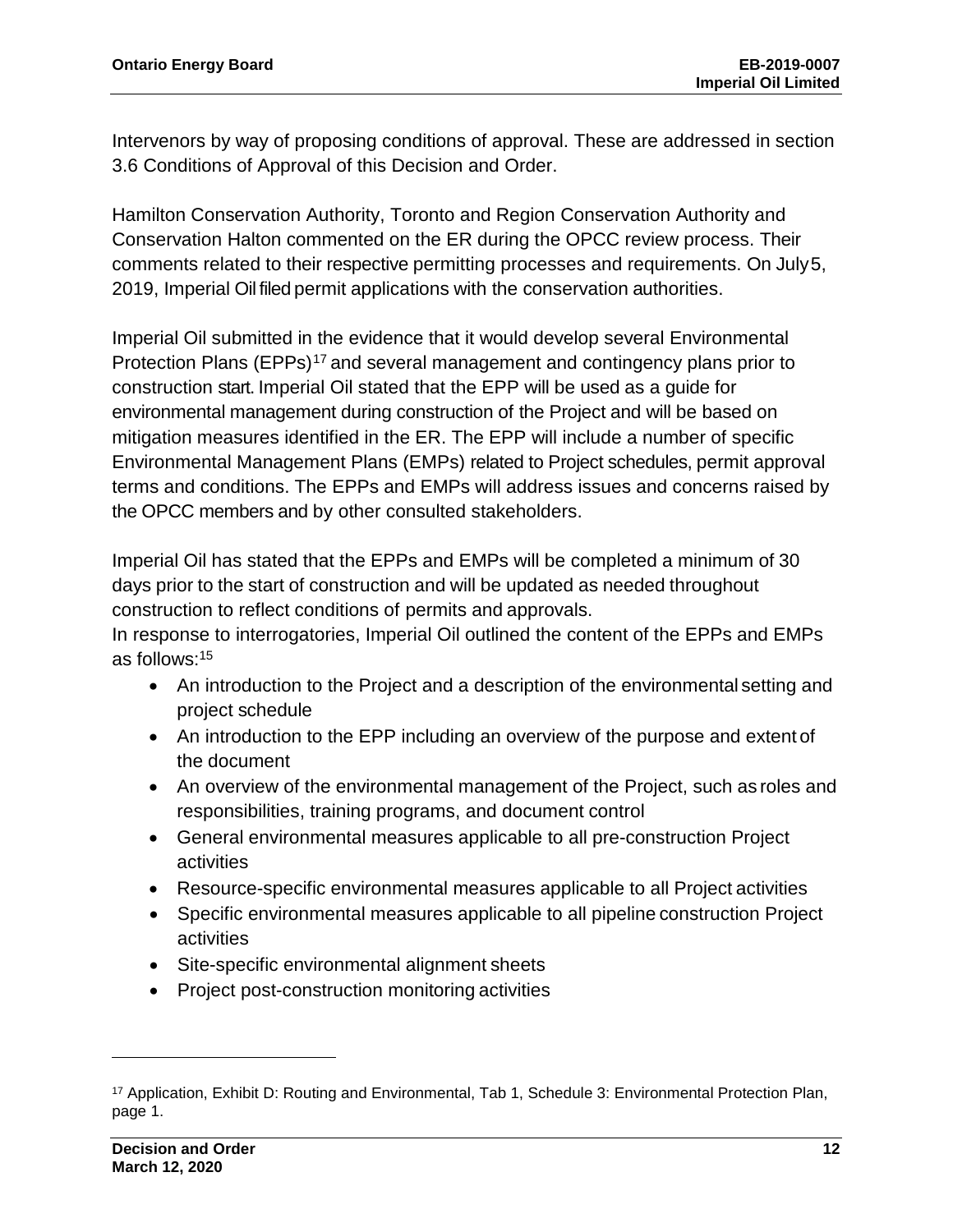In the ER, Imperial Oil indicated that as part of the EMP, the following plans will be developed:[18](#page-14-0)

- Erosion and Sediment Control Plan (ESCP)
- Water Management Plan
- Reclamation Plan
- Spill Prevention and Response Plan (which includes prevention (or management) and response (or contingency) measures)
- Traffic Management Plan
- Health and Safety Plan
- Communication Plan
- Waste Management Plan
- Contaminated Materials Management and Handling Plan.

Imperial Oil also stated that it would develop contingency plans to prepare its response to unexpected and unplanned events during construction that may impact the environment (Contingency Plans). The Contingency Plans will include:<sup>[19](#page-14-1)</sup>

- Inadvertent Returns during HDD Plan
- Contaminated Material Management and Handling Plan
- "Chance Find" Contingency Plan for Archaeological Resources.

Regarding the EPP and EMP documents and management and contingency plans that Imperial Oil indicated will be developed prior to construction start, OEB staff recommended that the OEB consider adding a condition of approval requiring that Imperial Oil notify the OEB and all parties in this proceeding of completion of each of these documents and make a copy of the documents available to a party upon their request. Imperial Oil stated that "Given that the OEB Conditions will require Imperial to comply with the recommendations of the Environmental Report, Imperial will be obligated to create and implement these plans."[20](#page-14-2)

OEB staff noted that Imperial Oil has adhered to the requirements of the OEB Environmental Guidelines. Imperial Oil has been communicating with the affected stakeholders and that it has been committed to ongoing communication and cooperation with affected entities and permitting authorities.

<span id="page-14-0"></span><sup>&</sup>lt;sup>18</sup> Waterdown to Finch Project, Environmental Report, February 2019, ERM, Section 7: Environmental Protection, Management and Contingency Plans, pages 7-1 to 7-4

<span id="page-14-1"></span><sup>19</sup> Waterdown to Finch Project, Environmental Report, February 2019, ERM, Section 7: Environmental Protection, Management and Contingency Plans, pages 7-1 to 7-4

<span id="page-14-2"></span><sup>20</sup> Imperial Oil Limited, Reply Argument, February 7, 2020, para 57, page 13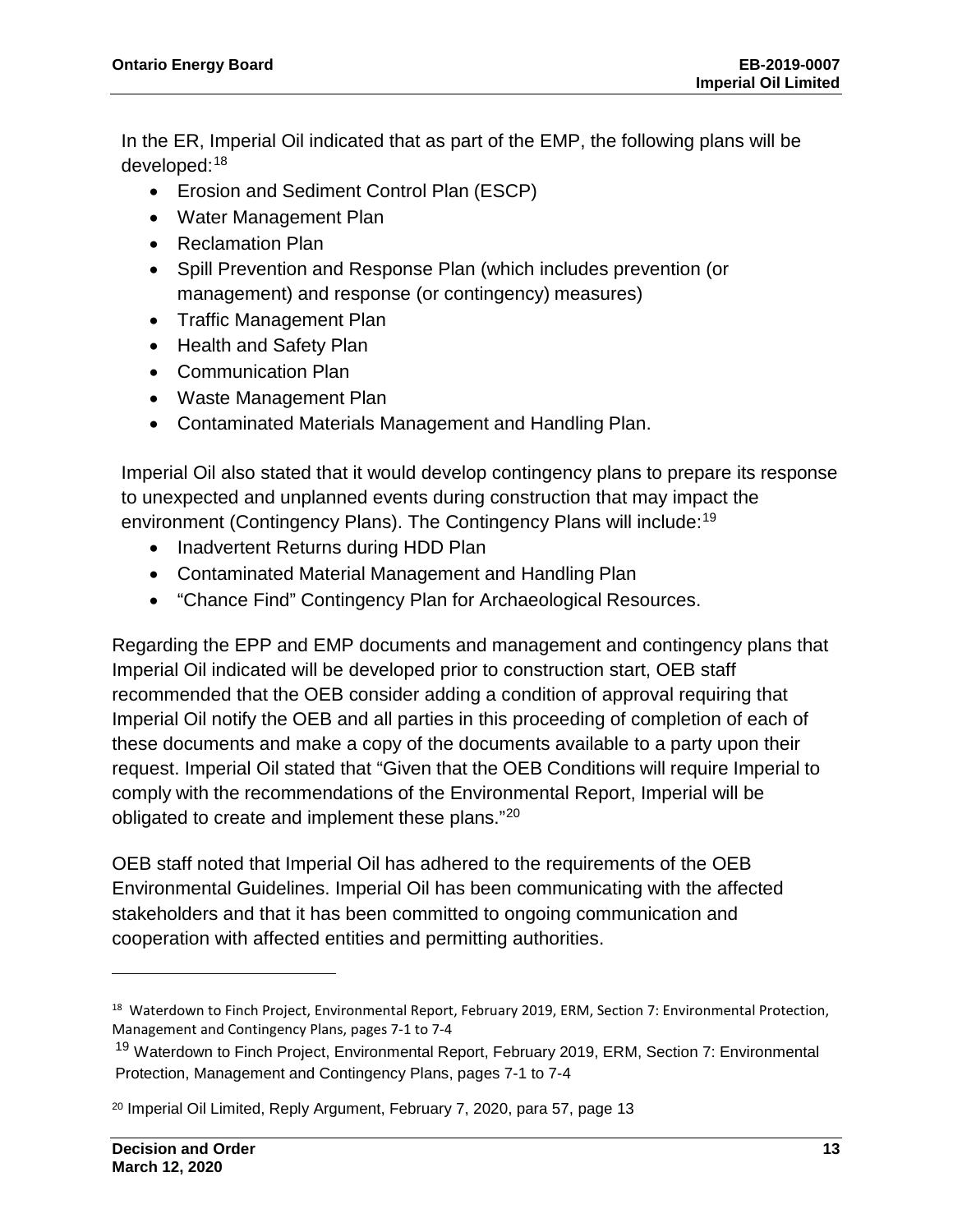Imperial Oil plans to develop specific operational plans for environmentally sound construction of the Project. Both EPP and EMP documents will be developed prior to construction start and will incorporate specific measures and actions to implement mitigation measures. EPPs and EMPs will be developed to address and implement terms and conditions of permits and approvals that Imperial Oil has to acquire in addition to the OEB's approval for construction of the Project.

Imperial Oil is committed to developing contingency plans for contaminated materials handling during construction, and contingency plans should archeological resources be unexpectedly uncovered during construction.

OEB staff pointed out that the conditions of approval proposed by OEB staff and accepted by Imperial Oil include conditions to address OPCC review outcomes, land restoration, environmental monitoring and the requirements that Imperial Oil obtain all other permits and approvals for the Project.

#### **Findings - Environmental Matters**

The OEB is satisfied that the environmental impacts of the Project have been adequately mitigated. The proposed route of the Project is supported by the ERM study and represents the least potential for adverse environmental and socio-economic impacts. The OEB finds that Imperial Oil has followed an extensive process which meets the expectations of the OEB's Environmental Guidelines. This included:

- ongoing communication and consultation with affected stakeholders,
- production of an environmental report and the review of such report by the OPCC and others, and
- a commitment to prepare an Environmental Protection Plan (EPP) and an Environmental Management Plan (EMP) prior to construction start and communicating these plans to affected stakeholders.

The OEB makes the filing of the EPP and EMP, as well as the compliance of any recommendations resulting from the OPCC review a condition of approval of this application.

#### <span id="page-15-0"></span> $3.4$ **Land Matters**

This section includes issues and findings on land rights requirements for the Project, forms of easement agreements proposed for OEB's approval by: i) Imperial Oil ii)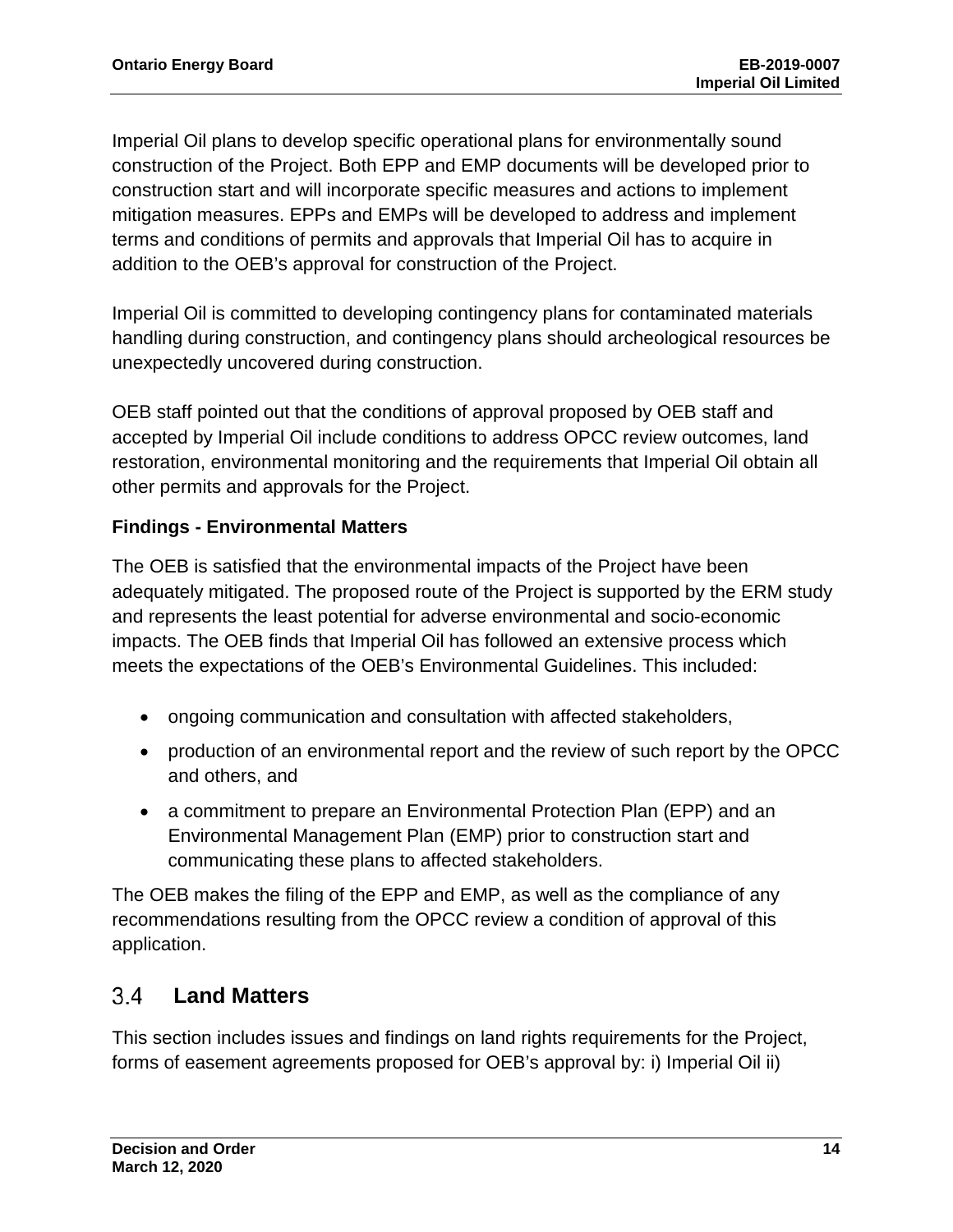Intervenors. It also covers other permits and approvals which Imperial Oil needs for the Project.

#### **Land Rights Requirements**

The Project will be located parallel to the existing pipeline within an Imperial Oil easement for approximately one-third or 18.8 km of the Project, on lands owned by Imperial Oil. Approximately 70%, or 43.7 km, of the Project will be located within a corridor managed by Hydro One, on lands that are owned by the Province and administered by Infrastructure Ontario. In addition to permanent land rights from Hydro One, Imperial Oil needs permanent easement rights from various municipal, provincial and utilities' land owners (approximately 25.34%); and five private landowners (approximately 5.34%). Imperial Oil will also require the right to use temporary work areas adjacent to the new or existing easement in order to store materials and machinery, and to conduct construction activities. These areas will require new temporary easements. Imperial Oil distinguished temporary workspace (TWS), which is typically 10 metres wide, from extra temporary workspace (ETWS), which varies in size depending on the location and use.

To accommodate the location of the new pipeline, Imperial Oil already has 48.74 hectares (120.45 acres) of existing easement; will have to acquire 5.77 hectares (14.24 acres) of new permanent easements; 107.80 hectares (266.37 acres) of ETWS: 56.60 hectares (139.86 acres) of TWS and 0.01 hectares of land rights for permanent valve locations. The total area of new land rights required for the Project is 218.92 hectares (540.95 acres). [21](#page-16-0)

At this time, Imperial Oil has not secured any of the permanent easements along the route of the Project, but it has acquired three hectares or approximately 3.37% of the temporary land rights needed for the Project. Imperial Oil noted that it expects the majority of agreements and permits from permitting authorities and various public and private agencies to be received by Q2 of 2020<sup>[22](#page-16-1)</sup>.

Hydro One, in its written submission dated January 24, 2020, noted that none of permanent land rights along the Hydro One corridor have been secured by Imperial Oil to date, and raised the issue of the appropriate width of the additional land that Imperial

<span id="page-16-0"></span><sup>21</sup> Imperial Oil Limited Argument-in-Chief, January 10, 2020 para 55, pages 11-12

<span id="page-16-1"></span><sup>&</sup>lt;sup>22</sup> In its Argument-in-Chief dated January 10, 2020 and its Reply Submission dated February 7, 2020, Imperial Oil did not indicate it had acquired any of the required permanent easements rights. According to the updated Project Milestones schedule filed by Imperial Oil in its Reply Submission dated February 7, 2020, Imperial Oil plans to receive permits and approvals by Q2 2020 and start construction in Q3 2020.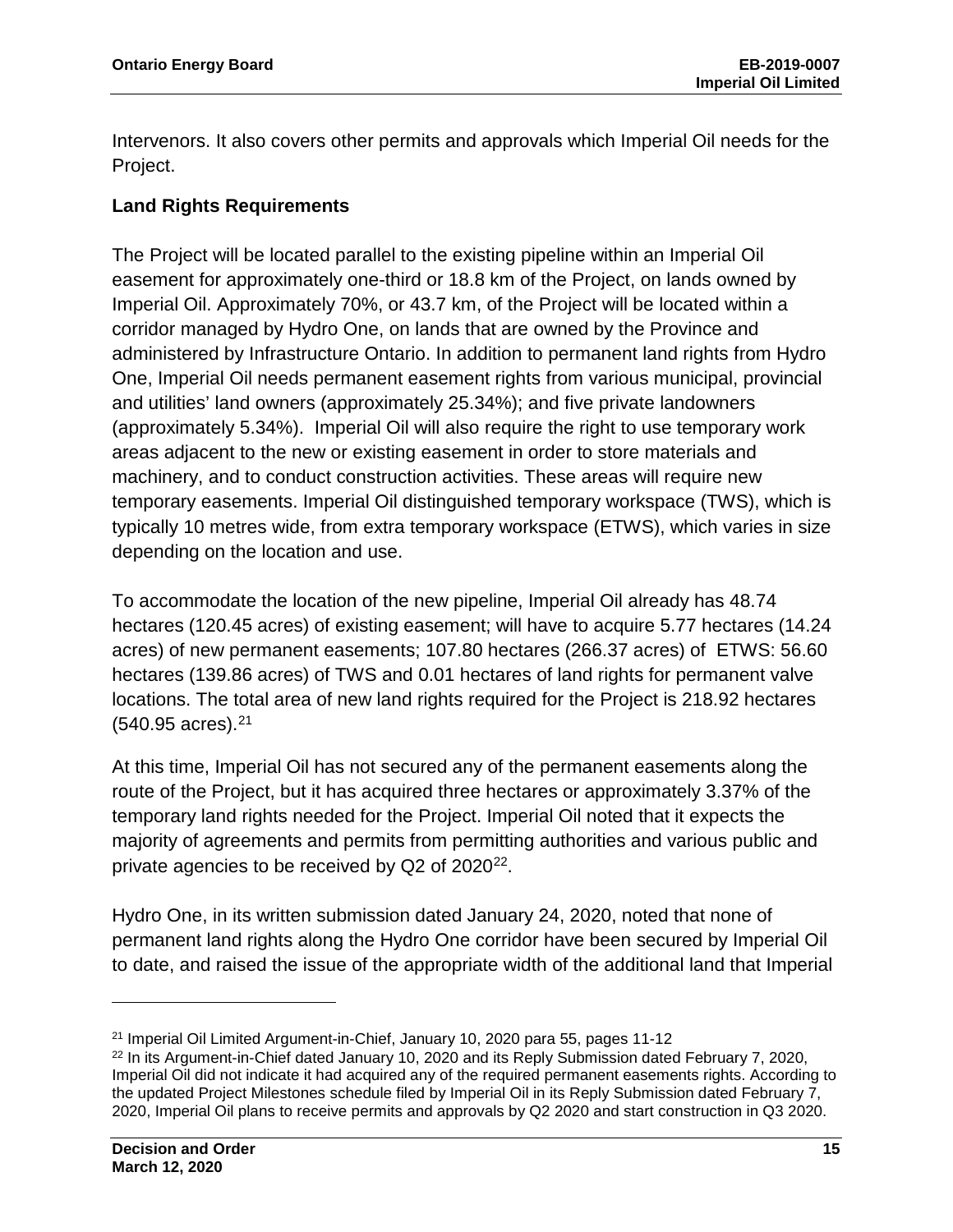Oil requires to co-locate the Project within Hydro One's ROW.

According to Hydro One, a 12-inch additional easement proposed by Imperial Oil is not sufficient for the purpose of accessing the pipeline by Imperial Oil for maintenance and is not acceptable to Hydro One for operational risk reasons. Hydro One stated that "…Imperial has not approached Hydro One for any additional lands for maintenance. "

With the Imperial- requested 1 foot easement, itremains unclear to Hydro One how Imperial will ensure that it has access to complete any future maintenance activities.<sup>[23](#page-17-0)</sup> Hydro One requires at least a 10 foot (3 metres) separation to lower the risk of colocation of the pipeline and transmission line infrastructure. Hydro One referred to the OEB decision granting Leamington Pipeline Expansion Project approval which was conditional on minimum 10 foot separation between the pipeline wall and footing of transmission towers "…even with all the low risk variables to co-location".[24](#page-17-1)

In response to Hydro One's submission, Imperial Oil stated that "…with guidance from the Ministry of Government and Consumer Services, Imperial has confirmed to HONI its agreement in respect of easement width required by HONI". <sup>[25](#page-17-2)</sup>

Regarding the status and prospect of negotiations with affected landowners, Imperial Oil confirmed that it is working with landowners to present agreements to the landowners and acquire temporary and permanent land use rights at mutually acceptable terms<sup>[26](#page-17-3)</sup>. In its Argument-in-Chief, Imperial Oil stated that "… it remains in active negotiations with affected landowners and will obtain all land-related permits and agreements required with or for Project construction."<sup>[27](#page-17-4)</sup>

#### **Forms of Easement Agreements**

According to section 97 of the OEB Act, "In an application under section 90, 91 or 92, leave to construct shall not be granted until the applicant satisfies the Board that it has offered or will offer to each owner of land affected by the approved route or location an

<span id="page-17-0"></span> $23$  Hydro One Networks Inc., Submission EB-2019-0007, January 24, 2020, page 8, para 27.

<span id="page-17-1"></span> $24$  Hydro One Networks Inc., Submission EB-2019-0007, January 24, 2020, pages 7-8, para 23-24, reference to OEB Decision and Order, Union Gas Limited, Leamington Pipeline Expansion Project, EB-2016-0013.

<span id="page-17-2"></span><sup>25</sup> Imperial Oil Limited Reply Submission, February 7, 2020, para 86, page 18

<span id="page-17-3"></span><sup>26</sup> Imperial Oil's response to OEB staff interrogatory no. 10

<span id="page-17-4"></span><sup>27</sup> Imperial Oil's Argument-in-Chief, January 10, 2020, paragraph 48, page 10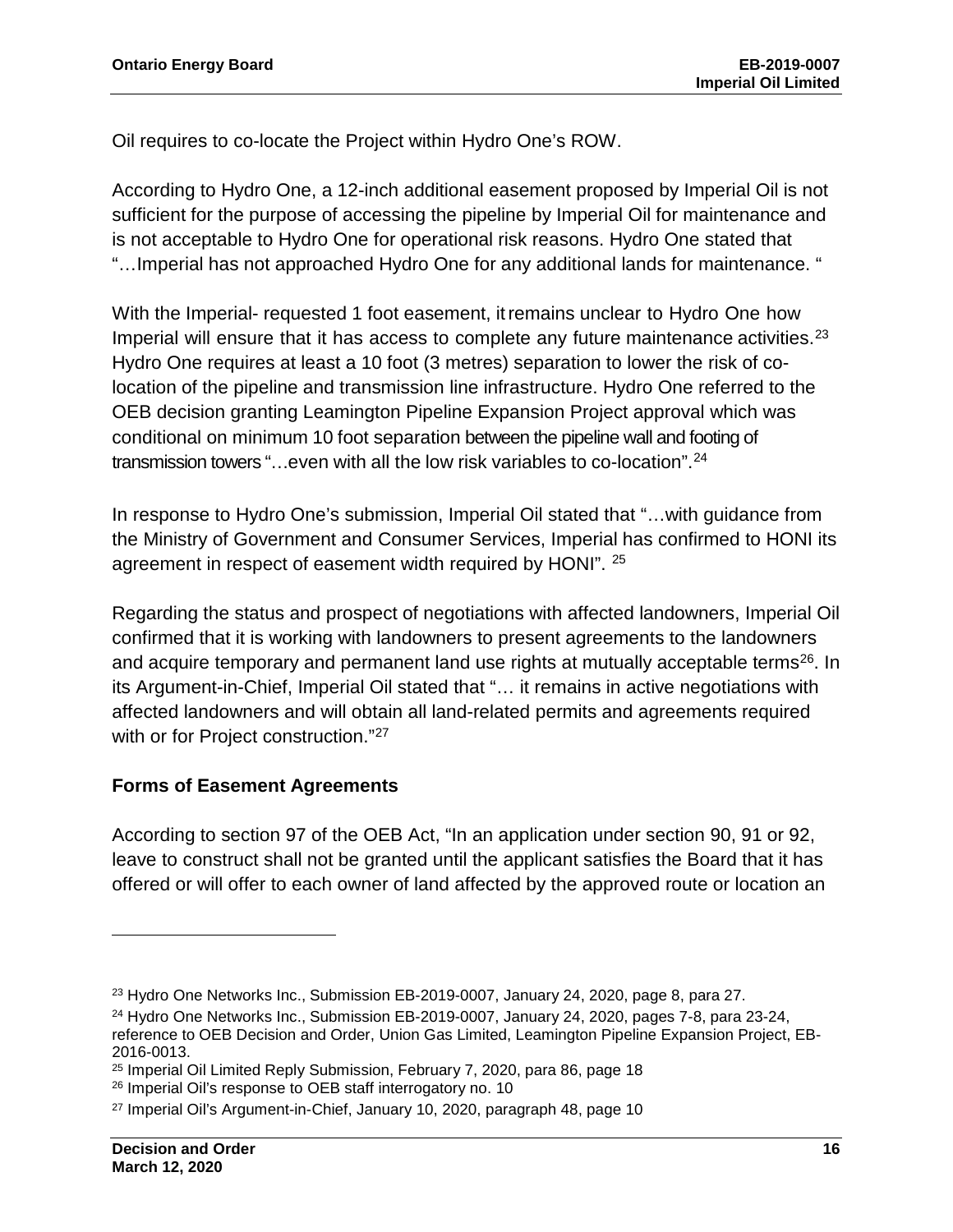agreement in a form approved by the Board." Imperial Oil has requested approval of the forms of permanent and temporary land use agreements it will offer or has offered to affected landowners as part of the application.

#### **Forms Submitted by Imperial Oil**

Imperial Oil filed in its evidence<sup>[28](#page-18-0)</sup> and in the Argument-in-Chief<sup>[29](#page-18-1)</sup> forms of easement agreements to be approved by the OEB under section 97 of the OEB Act.

Imperial Oil stated that the following four forms of agreements are required:

- the Grant of Easement
- Temporary Workspace Lease
- TWS Lease Laydown and Storage
- Construction Access agreements

Imperial Oil stated that these forms have not been previously approved by the OEB. Imperial Oil emphasized in its Argument-in-Chief that these forms are "substantially similar" to those previously approved by the OEB<sup>30</sup>. Imperial Oil noted that the forms of agreement were drafted by its Ontario legal counsel for use in Ontario.

OEB staff submitted that it reviewed the forms of the permanent and temporary land use agreements in comparison to previously-approved forms of agreements for pipeline projects approved under section 90 of the OEB Act<sup>[31](#page-18-3)</sup> and concluded that it appears that the forms submitted by Imperial Oil are consistent with forms previously approved by the OEB, with no substantial differences. Imperial Oil confirmed that the same forms of the agreement have been, or will be, offered to the affected landowners $32$ .

#### **Forms Submitted by Intervenors**

City of Toronto, City of Mississauga, Region of Peel, and Hydro One requested that the OEB approve their standard forms of land agreement and/or impose conditions

<span id="page-18-0"></span><sup>&</sup>lt;sup>28</sup> Application, Exhibit F, Land Matters, Tab 1, Schedule 4, Attachment 1: Grant of Easement Pipeline (Ontario) Agreement and Attachment 2: Temporary Workspace Lease Agreement

<span id="page-18-1"></span><sup>29</sup> Imperial Oil's Argument-in-Chief, January 10, 2020, Appendix B

<span id="page-18-2"></span><sup>30</sup> Imperial Oil's Argument-in-Chief, January 10, 2020, paragraph 60, page 13

<span id="page-18-3"></span><sup>31</sup> EB-2016-0186 Union Gas Limited Panhandle System Reinforcement Application, EB-2014-0261 Union Gas Limited 2016 Dawn to Parkway Expansion Project Application

<span id="page-18-4"></span><sup>32</sup> Imperial Oil response to OIEB staff interrogatory 12 a)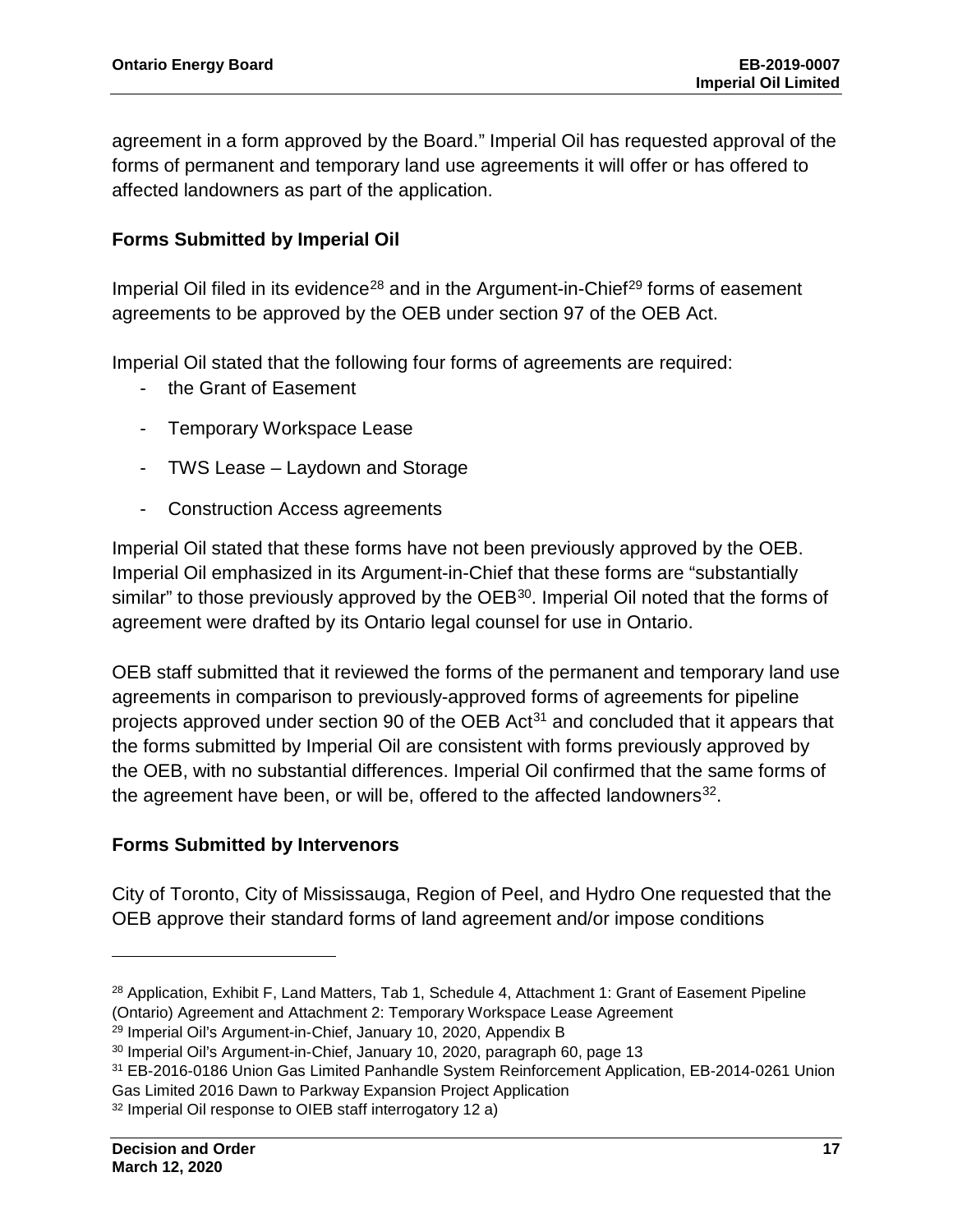requiring Imperial Oil to use a Municipality's standard form of agreement. For example, the City of Mississauga filed<sup>[33](#page-19-0)</sup> for OEB approval forms of agreement related to construction of the Project. These forms include a permanent easement agreement, temporary workspace agreement, and municipal highway crossing agreement that have to be used in each municipality when municipally owned lands are affected. Hydro One filed a number of forms of agreements to be executed by Imperial Oil and Hydro One as well, and requested that the OEB approve these forms for use<sup>[34](#page-19-1)</sup>.

Imperial Oil's position was that these requests are not in line with the meaning of section 97 of the OEB Act and that the forms of agreement approved by the OEB are "…intended to provide a "baseline" for the initial offer of an easement agreement." Further, Imperial Oil argued that, Municipal Intervenors and Hydro One, by requesting that the OEB impose agreements-related conditions on its approval of the Project, are in fact requesting that the OEB impose terms on negotiations between landowners and Imperial Oil, which is, in Imperial Oil's view, not "proper and should not be imposed". [35](#page-19-2)

#### **Other Permits and Approvals**

Imperial Oil indicated that the Project will cross linear features such as watercourses, roads, power lines, gas pipelines and other utilities and that these crossings will require permits and agreements. The evidence provides a summary of all permits and agreements required<sup>[36](#page-19-3)</sup>.

Imperial Oil stated that it has applied, or will apply, for a number of approvals and permits such as: encroachment permits; road occupancy and road crossing and utility crossing permits; entrance permits; municipal consent; water source/water disposal permits (to be submitted but may not be required); Public Utilities Coordination Committee (PUCC) approval in the City of Mississauga and Region of Peel; park access permit; municipal consent; utility crossing approval; and permanent and temporary crossing approvals.

Entities that are the granting authorities for the permits and approvals include: Canadian National Railway; Canadian Pacific Railway; Metrolinx; Hydro One Networks

<span id="page-19-0"></span><sup>&</sup>lt;sup>33</sup> City of Mississauga, Final Submissions, EB-2019-0007, January 24, 2020, Appendix C

<span id="page-19-1"></span><sup>34</sup> Hydro One Networks Inc., Submission EB-2019-0007, January 24, 2020, pages 8-9, para 31

<span id="page-19-2"></span><sup>35</sup> Imperial Oil Limited Reply Argument, February 7, 2020, para 79-82, pages 17-18

<span id="page-19-3"></span><sup>36</sup> Application, Exhibit F, Land Matters, Tab 1, Schedule 3: Land Related Permits and Agreements Required, pages 1-5 Table 3-1 and updated Table 3-1 in response to OEB staff interrogatory no. 11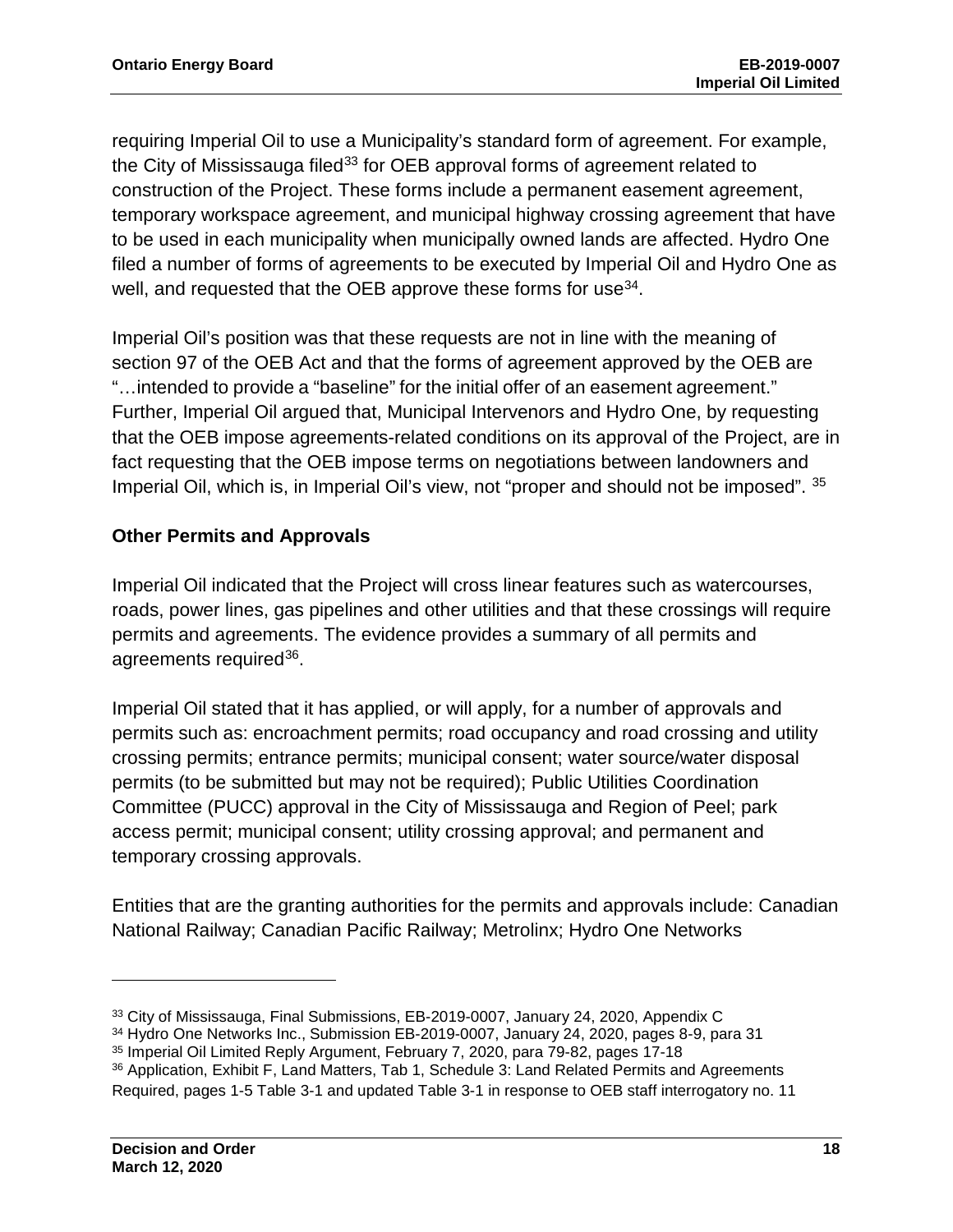Inc./Infrastructure Ontario; Ministry of Transportation; Ministry of Government and Consumer Services/Infrastructure Ontario; all the regional and local municipalities where the Project route is located; conservation authorities; provincial and national pipeline operators whose pipelines have to be crossed; electricity distributors with infrastructure affected by the Project route; and mobile and internet service providers.

In its Argument-in-Chief, Imperial anticipates that most of the agreements and permits will be received by the 2<sup>nd</sup> quarter of 2020 and the remaining by the 3<sup>rd</sup> quarter of 2020.

#### **Findings - Land Matters**

The OEB approves the forms of easement agreement proposed by Imperial Oil. These forms are consistent with forms approved by the OEB in other cases. It should be noted that the OEB approval is for the "forms" of these agreement which establishes the baseline for discussion with the affected entities. The intent is that the details of such agreements will be discussed and customized with each entity based on the specific circumstances.

The conditions of approval for this application require Imperial Oil to obtain all other necessary permits, licences and approvals required from other entities, including affected municipalities, before construction can commence.

#### <span id="page-20-0"></span> $3.5$ **Indigenous Consultation**

Imperial Oil initiated, and has been conducting, consultation with Indigenous communities potentially impacted by the Project, in accordance with the protocol set in the OEB Environmental Guidelines<sup>37</sup>. Prior to application filing, Imperial Oil contacted the Ministry of Energy, Northern Development and Mines (MENDM) with respect to the Crown's duty to consult. On September 10, 2018, Imperial Oil received correspondence from the MENDM, indicating that the procedural aspects of the duty to consult were delegated to Imperial Oil (Delegation Letter). The Delegation Letter included a list of Indigenous communities that Imperial Oil should consult about the Project:

- 1. Mississaugas of the Credit First Nation
- 2. Six Nations of the Grand River
- 3. Huron-Wendat Nation (HWN)

<span id="page-20-1"></span><sup>&</sup>lt;sup>37</sup> Indigenous Consultation process for the pipeline projects subject to the OEB's approval are described in section 3.3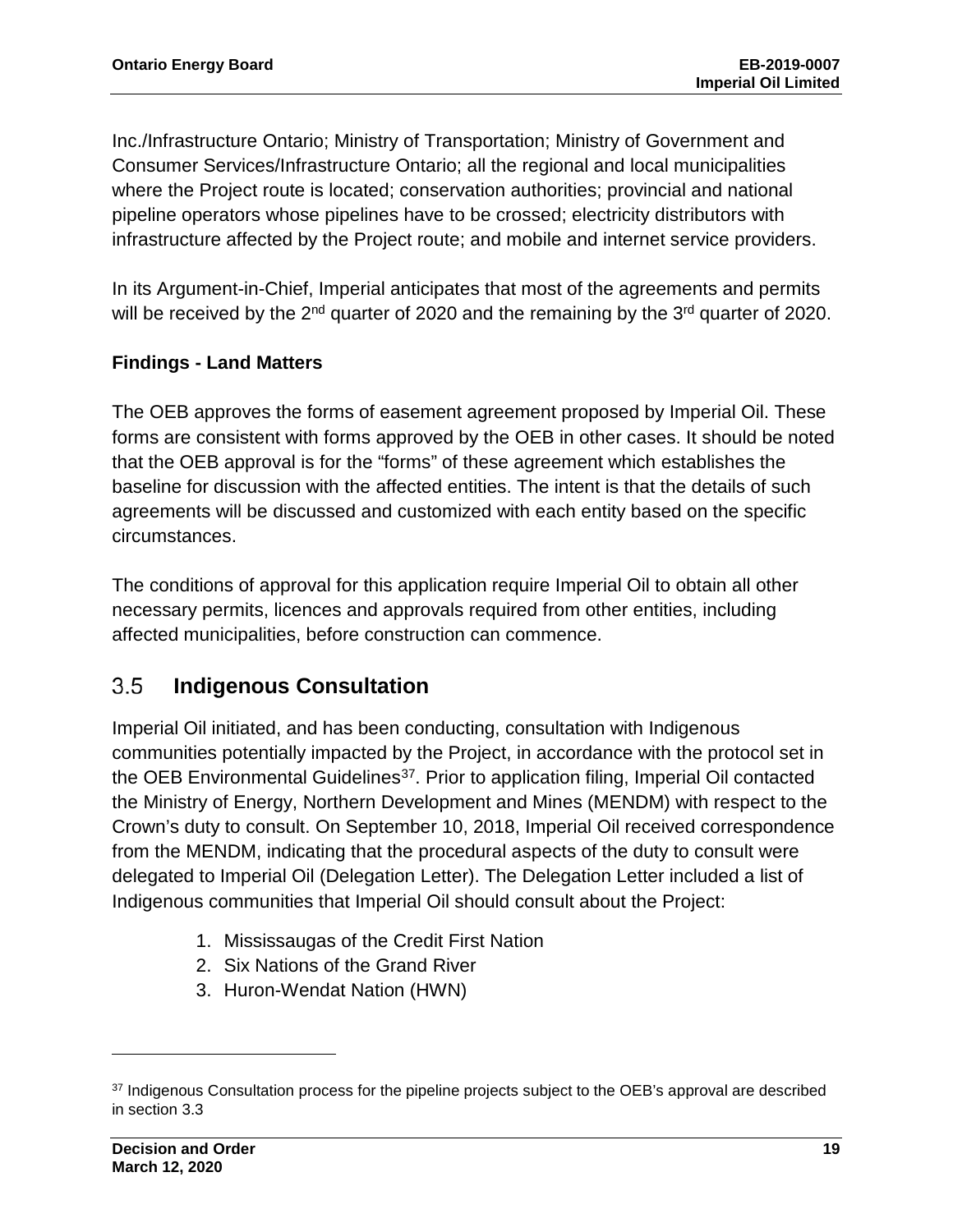The MENDM's Delegation Letter directed Imperial Oil to consult with both the Six Nations Elected Council and the Haudenosaunee Confederacy Chiefs Council (HCCC), and stated that all correspondence with the HCCC should copy the Haudenosaunee Development Institute (HDI)<sup>[38](#page-21-0)</sup>. Although the Métis Nation of Ontario (MNO) was not listed in the Delegation Letter, Imperial Oil added the MNO as an Indigenous community to be informed of the Project and provided notification and offered to meet to discuss any potential concerns. MNO did not request a meeting and did not raise any issues

In addition to the engagement and consultation notifications set out in the OEB Environmental Guidelines, Imperial Oil served the OEB's Notice of Hearing on all Indigenous communities identified by MENDM and on the MNO.

Imperial Oil filed its Indigenous Consultation Report (ICR) dated February 22, 2019, with the MENDM and included a copy with its application filed with the OEB. The ICR describes consultation activities, key comments, Imperial Oil's responses and commitments to address issues and concerns. The information on Indigenous consultation is recorded in the Record of Consultation Log<sup>39</sup>. Imperial Oil provided an update to the Record of Consultation Log in response to interrogatories on August 2, 2019[40](#page-21-2).

HWN was the only indigenous community that applied for, and was granted, intervenor status and eligibility for cost awards in this proceeding. HWN actively participated in the hearing by asking interrogatories and providing written submissions.

Further updated Indigenous Consultation Logs and supporting documentation filed on January 9, 2020 provide information on Imperial Oil's continued consultation with all three potentially affected Indigenous groups and the MNO. Imperial Oil engaged with the MCFN and Six Nations starting in May 2018 and collaborated to enable the participation of their field liaison and monitors in the field surveys and inviting them to participate in archaeological and environmental field surveys. [41](#page-21-3)

<span id="page-21-0"></span><sup>38</sup> The HCCC and the HDI represent the Six Nations of the Grand River. On November 26, 2018 the OEB received a copy of the correspondence from Mr. Detlor of HDI to Imperial Oil, which was intended to commence an engagement process related to the Project. The OEB responded to Mr. Detlor by a letter dated January 11, 2019.

<span id="page-21-1"></span><sup>39</sup> EB-2019-00007 Application, Exhibit H, Tab 2, Schedule 1-6

<span id="page-21-2"></span><sup>40</sup> Imperial Oil's Response to OEB staff interrogatories, Appendix 11, Engagement Summary, Table 1- Indigenous Communities, includes communication with HWN on July 23, 2019

<span id="page-21-3"></span><sup>41</sup> Imperial Oil Limited Updated Record of Consultation, Exhibit H, Tab 2, Schedule 1, January 9, 2020.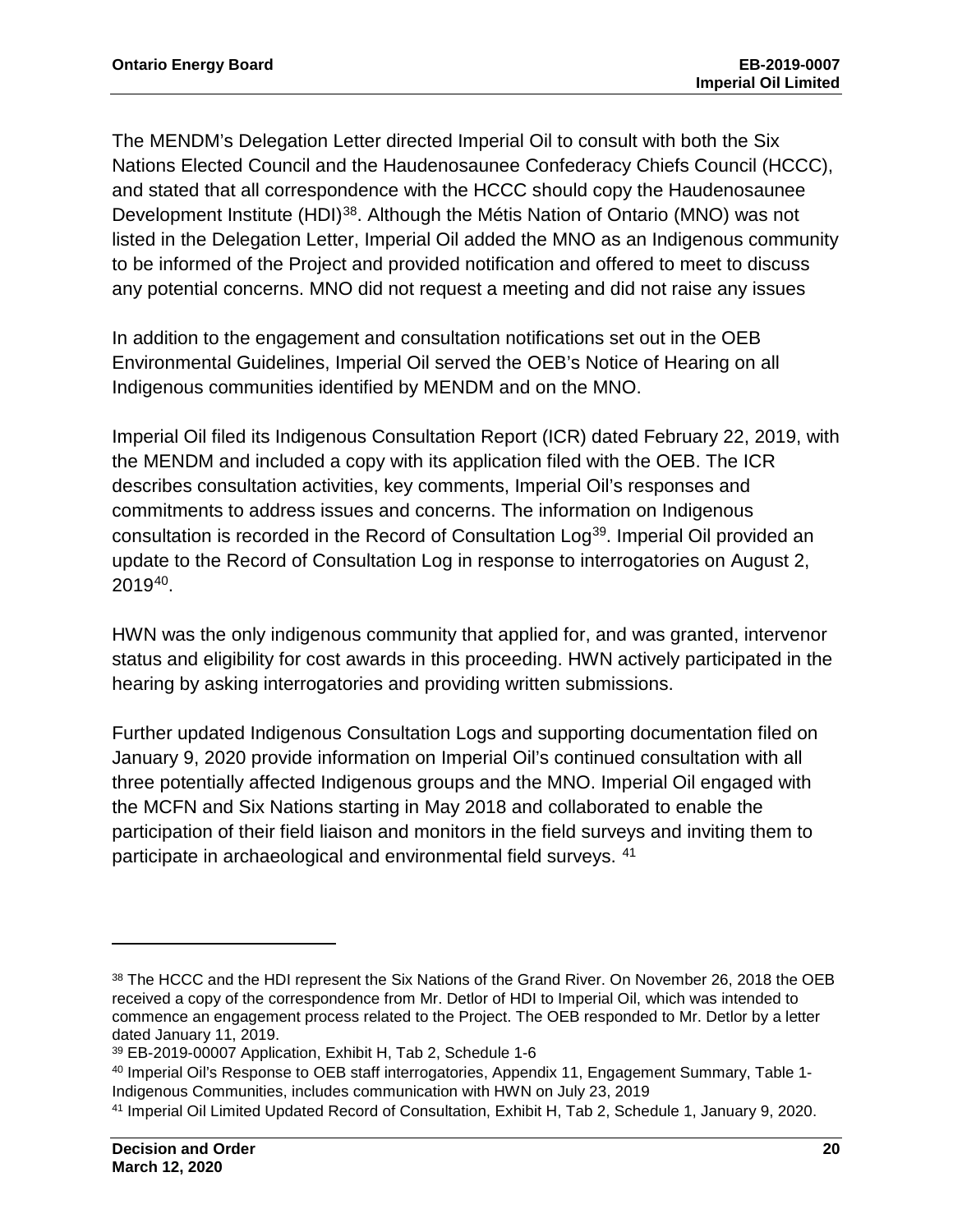The HWN letter to the OEB requesting intervenor status dated June 25, 2019 stated, among other things, that the pipeline will be located "…through the traditional territory of the Huron-Wendat Nation. This territory contains the richest recorded archeological history in Ontario. One of the Huron-Wendat Nation's most important archeological sites in Ontario, the Parsons Site (AkGv-8) is located on the proposed path of the pipeline." The Parsons Site is situated on the main terrace above the east bank of Black Creek, extending across and to the north and south of Hydro One's corridor. The Project will use an approximately 1 km long horizontal directional drill (HDD) trenchless method to cross 30 meters below the Parsons Site.[42](#page-22-0) In its Argument-in-Chief, Imperial Oil described its efforts to protect the Parsons site stating that "…recognizing that the full extent of the Parsons Site remains uncertain, Imperial Oil has planned to extend the HDD from the west side of Black Creek to the east side of Sentinel Road resulting in an approximately 450-metre buffer to the east and west of the Parsons Site as defined by the village palisade and identified middens."[43](#page-22-1) Imperial Oil also noted that it will reevaluate the size of the buffers based on field assessment and Stage 2 Archeological Assessment.<sup>26</sup>

Imperial Oil completed the Stage 1 archeological assessment, identifying registered archeological sites in the Ontario Archaeological Sites Database along the Project route.

Imperial Oil stated that it will develop a site avoidance and protection strategy for the Parsons Site prior to construction, will continue to consult and engage HWN during the development of this plan, and will provide a draft of the plan for review prior to implementation. The plan will be enforced during construction and, as required by the MHSTCI, a Stage 4 Avoidance and Protection report will be completed. The plan will follow the requirements set in the Standards and Guidelines for Consultant Archaeologists (MTCS 2011) <sup>44</sup>. HWN, in its final submission, stated that Imperial Oil is committed to "…continuing to seek the HWN input on risk mitigation plans, such as the Chance Find Contingency Plan, to ensure that impacts on archaeological and burial sites are avoided or mitigated."[45](#page-22-3)

OEB staff noted that, in response to OEB staff interrogatory no. 9, Imperial Oil stated it would develop a site avoidance and protection strategy prior to construction for the

<span id="page-22-0"></span><sup>42</sup> Imperial Oil's Response to HWN interrogatory no. 1 a)

<span id="page-22-1"></span><sup>43</sup> Imperial Oil Argument-in-Chief, January 10, 2020, paragraph 71, page 16.

<sup>26</sup> Imperial Oil Argument-in-Chief, January 10, 2020, paragraph 72, page16.

<span id="page-22-3"></span><span id="page-22-2"></span><sup>&</sup>lt;sup>44</sup> Imperial Oil's Response to OEB staff interrogatory no. 9<br><sup>45</sup> Written Submission of Huron Wendat Nation, EB-2019-0007, January 24, 2020, page 8, para 39.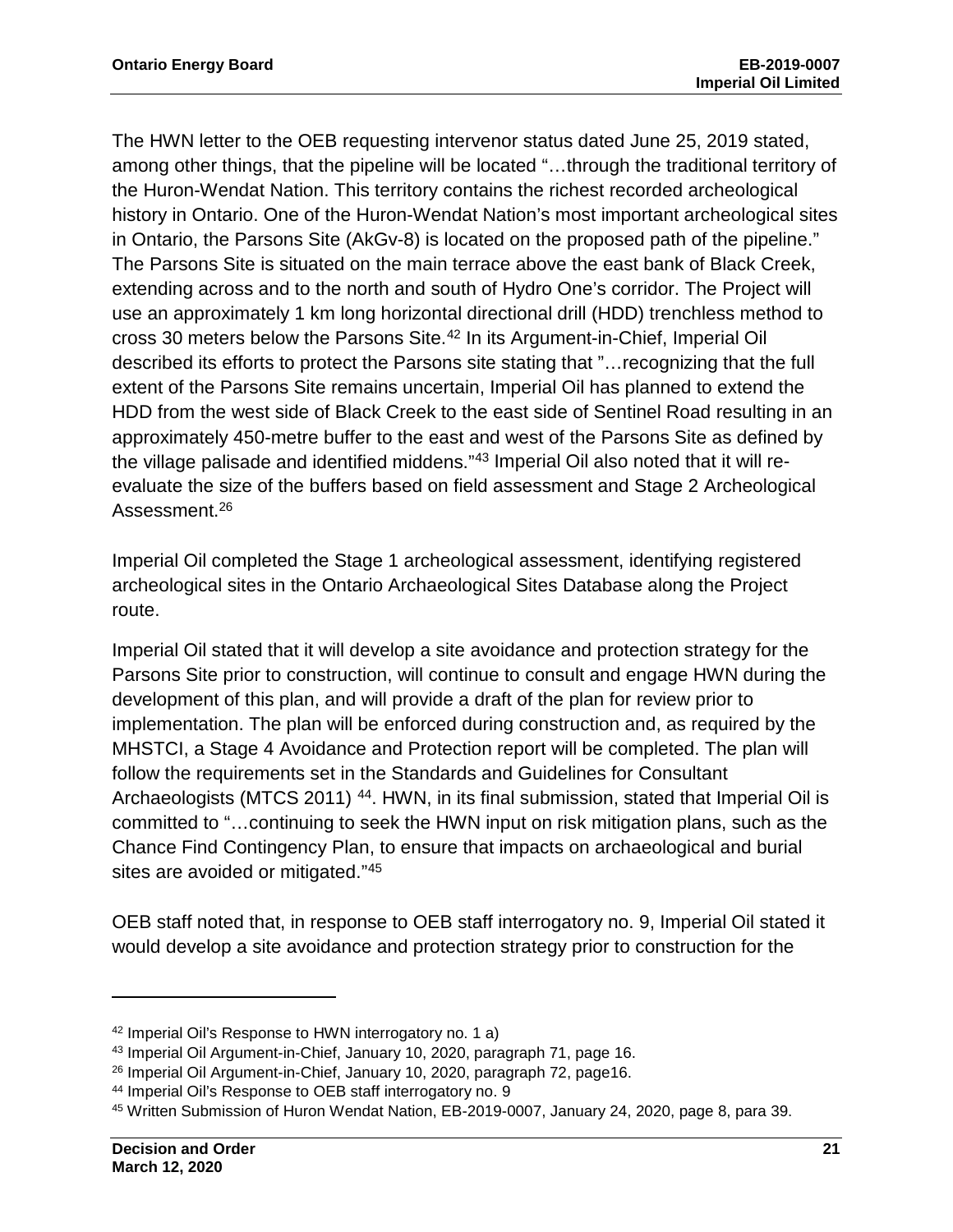Parsons Site and that it would follow the requirements set out in the Standards and Guidelines for Consultant Archaeologists (MTCS 2011). [46](#page-23-0)

In its Argument-in-Chief, Imperial Oil restated that it "...recognizes that HWN has particular concerns in respect of a location of archaeological significance known as the Parsons Site." but also argued that it "…has met and exceeds the delegated aspects of consultation, including with respect to HWN. As consultation will be ongoing throughout the life of the Project, Imperial submits that the concern of HWN should not prevent the Board from finding that the duty to consult has been met for the purposes of leave to construct."[47](#page-23-1)

Imperial Oil stated that it would develop and provide an Operational Emergency Response Plan for the operation of the Project including the Indigenous community component (i.e., a notification protocol in the event of an incident) of this plan with Indigenous communities. A Spill Prevention and Response Plan for Project construction will also be developed with engagement of the Indigenous communities regarding potential impacts on archaeological sites. A comprehensive Stage 2 archaeological assessment is currently being completed to identify any non-registered archaeological sites and to confirm and clarify the location and extent of known sites identified in the Stage 1 archaeological assessment. Stage 2 fieldwork has been conducted with participation of Archaeological monitors from Indigenous communities including HWN. Imperial Oil will provide the Stage 2 assessment report for review and comments to the Indigenous communities prior to, or at the same time as, it files the Stage 2 Report with the MHTSCI. [48](#page-23-2)

In its final submission, HWN stated:

In light of the positive relationship that Imperial and the HWN have been building and Imperial's willingness to work collaboratively with the HWN on accommodation of impacts, the HWN does not have residual concerns with the Project's approval.[49](#page-23-3)

On January 28, 2020, the MENDM wrote to Imperial Oil advising "the Ministry has no concerns with the sufficiency of consultation to date".

<span id="page-23-0"></span><sup>46</sup> OEB Staff Submission, January 24, 2020, EB-2019-0007, page 15

<span id="page-23-1"></span><sup>47</sup> Imperial Oil Argument-in-Chief, January 10, 2020, paragraph 67, page 15.

<span id="page-23-2"></span><sup>48</sup> Imperial Oil's Response to OEB staff interrogatory no. 9

<span id="page-23-3"></span><sup>49</sup> Written Submission of Huron Wendat Nation, EB-2019-0007, January 24, 2020, page 9, para 44.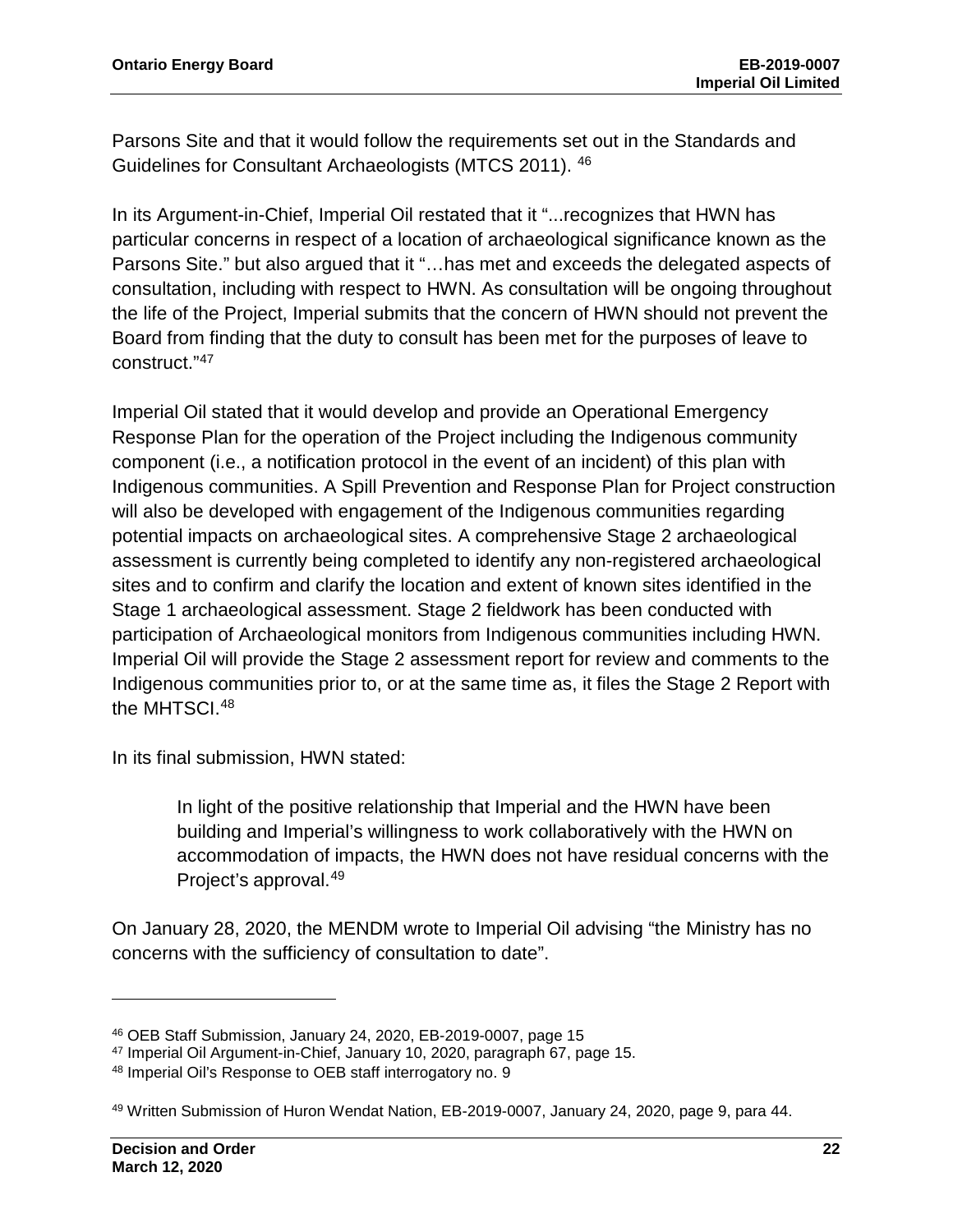### **Findings - Indigenous Consultation**

The OEB finds that Imperial Oil followed the OEB's Environmental Guidelines with respect to Indigenous consultation. Given the extensive proposed mitigation measures and the support expressed by HWN in its written submissions, the OEB finds that the duty to consult has been sufficiently satisfied to allow the OEB to approve the application. Imperial Oil is expected to maintain its communication with affected Indigenous communities throughout the life of the Project, including with respect to any impacts on archeological sites.

#### <span id="page-24-0"></span> $3.6$ **Conditions of Approval**

This section covers a review and findings of conditions of approval proposed by: i) OEB staff and ii) Municipal Intervenors. Conditions proposed by Hydro One have been addressed in section 3.4 Land Matters.

### **Conditions Proposed by OEB Staff**

By way of interrogatories, OEB staff proposed draft Conditions of Approval for Imperial Oil's review and comments. Imperial Oil, in response to OEB staff interrogatories and in its Argument-in-Chief, agreed with the majority of the conditions but requested amendments to certain conditions. OEB staff in its submission did not oppose the amendments proposed by Imperial Oil with the exception of the proposed changes to Condition 4, 5 and Condition 6.<sup>[50](#page-24-1)</sup> In its Reply Argument<sup>51</sup>, Imperial Oil agreed with the proposed conditions as worded by OEB staff in their submission.

### **Conditions Proposed by Municipal Intervenors**

In their submission, OEB staff noted that the City of Toronto, the City of Mississauga, Halton Region and Region of Peel, in their interrogatories, and the City of Hamilton, in a letter of comment, expressed concerns and raised issues related to pipeline and valve design safety, pipeline integrity, emergency response plans, operational emergency response plans, spill prevention and fire safety, liability insurance, financial responsibility for emergency response, clean-ups in the event of a spill, and decommissioning of the existing pipeline. These parties asked that Imperial Oil provide specific and detailed information and commitments to ensure safe operation of the

<span id="page-24-1"></span><sup>&</sup>lt;sup>50</sup> See OEB Staff Submission, January 24, 2020, pages 20-25 for details of amendments proposed by Imperial Oil and for OEB staff responses.

<span id="page-24-2"></span><sup>51</sup> Imperial Oil Limited Reply Argument, February 7, 2020, para 5, pages 1-2.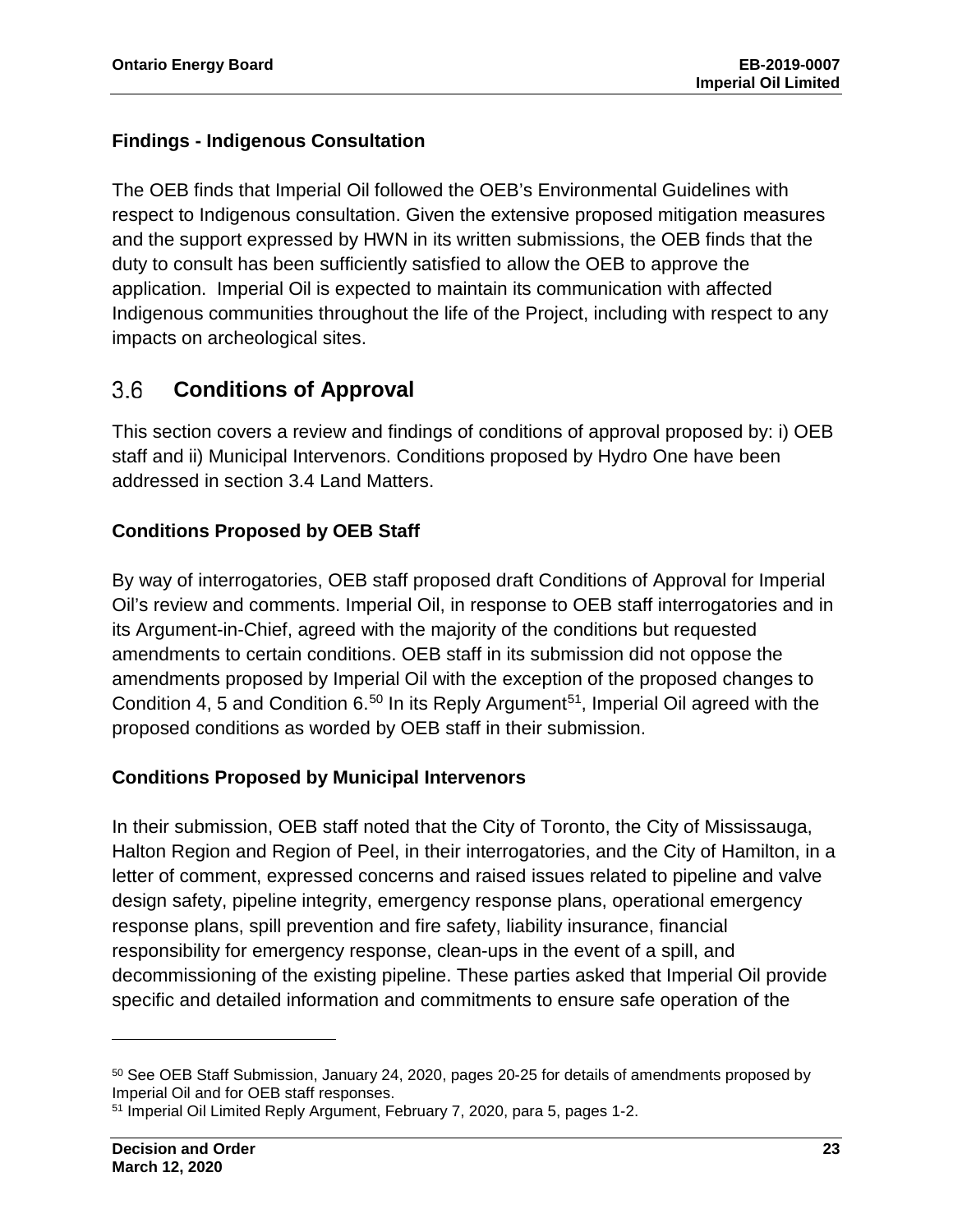Project. Imperial Oil stated in response to interrogatories and in response to the City of Hamilton's comments<sup>[52](#page-25-0)</sup> that the pipeline design specifications, safety and emergency matters, integrity testing and monitoring, and decommissioning will follow all provincial regulations and national requirements<sup>[53](#page-25-1)</sup>.

In addition, OEB staff noted that the City of Toronto, the City of Mississauga, Halton Region and the City of Hamilton requested that Imperial Oil collaborate with the municipalities when developing important Project-related plans and programs, such as the emergency response and fire safety program. Imperial Oil has stated that it is committed to continuing communication and cooperation with these entities, and that it will continue to work with the affected municipalities and other authorities to adhere to relevant municipal, provincial and national legal, regulatory and permitting requirements to ensure safe operation of the Project. Imperial Oil's evidence includes its Record of Consultation Log, which describes the activities and communication between Imperial Oil and the TSSA on Imperial Oil's adherence to safety, licensing, emergency response and other Project related requirements under the authority of the TSSA. [54](#page-25-2).

The following is a summary of conditions that the Municipal Intervenors proposed the OEB imposes on its approval of the Project.

#### **City of Toronto**

The City of Toronto submitted that it supports the Project, subject to conditions of approval. The City of Toronto stated that the standard conditions of approval for Leave to Construct applications are not adequate and are not appropriate. The City of Toronto stated that the proposed pipeline is an oil pipeline with greater safety and environmental risks than gas pipelines, passing through a densely populated area. The City of Toronto noted that there are "significant unresolved" issues and concerns and that Imperial Oil's Environmental Report has not fully addressed potential issues of the Project, and so the proposed conditions are needed as a result of the gaps in the Environmental Report. The City of Toronto's view was that Imperial Oil's Environmental Report: i) failed to assess post-construction impacts, ii) that the study area is too narrow as it excluded sources of drinking water such as downstream and Great Lakes, and iii) that the potential risks and impacts are not quantified to the extent required by the OEB Environmental Guidelines.

<span id="page-25-0"></span><sup>52</sup> Imperial Oil responded to City of Hamilton letter of comment by way of letter dated August 21, 2019. <sup>53</sup> Imperial Oil's response to OEB staff interrogatory nos. 2 and 3

<span id="page-25-2"></span><span id="page-25-1"></span><sup>54</sup> EB-2019-0007 Evidence Exhibit H, Tab 1, Schedule 1, Record of Consultation – supporting Evidence pages 26-27 and 40.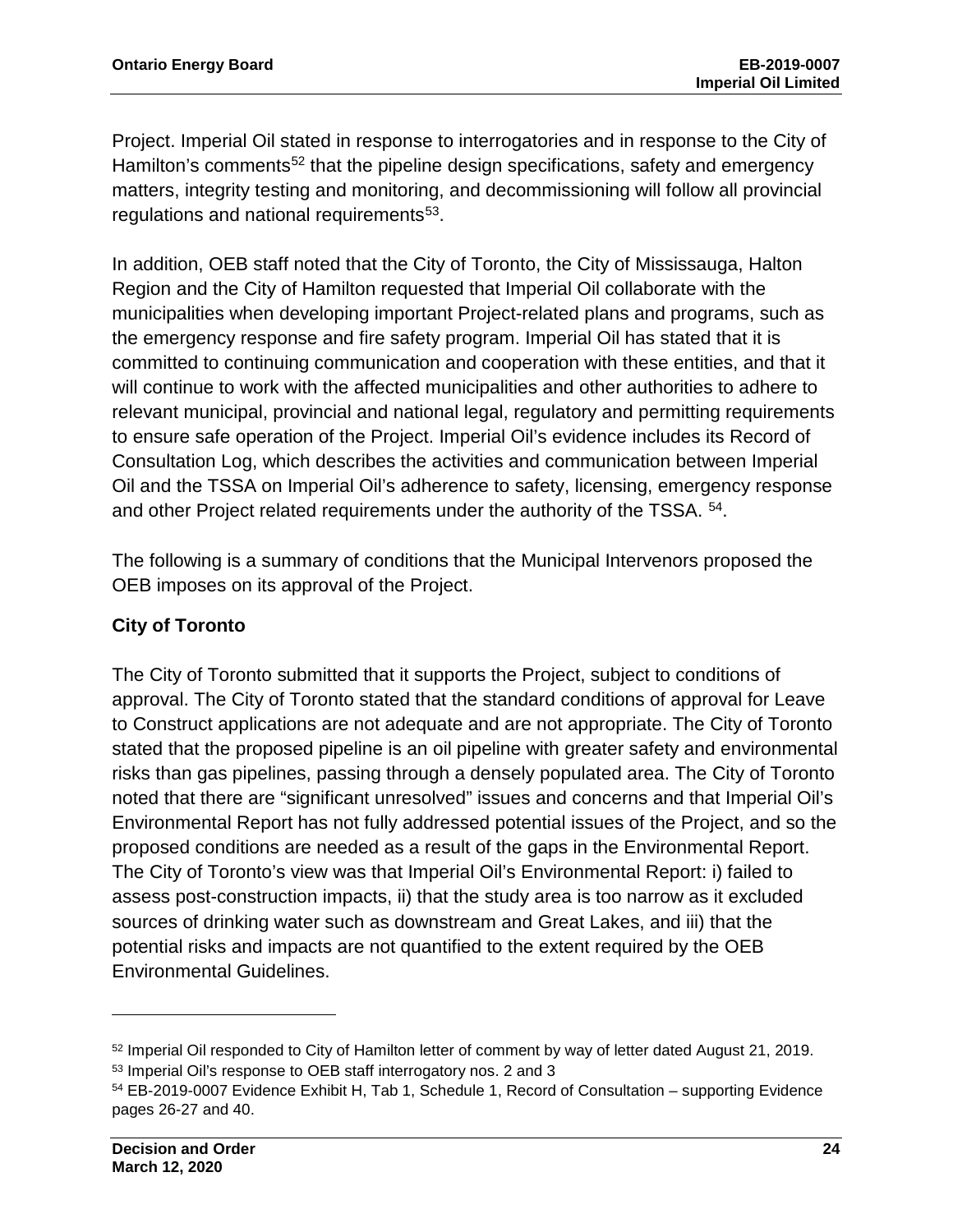The City of Toronto's positon was that "…the OEB decision-making must be consistent with the Provincial Policy Statement (PPS) "including … protecting natural features and areas, prohibiting or restricting development adjacent to natural areas, minimizing potential negative impacts to water quality, and restricting on site alteration to protect municipal drinking water." The City of Toronto proposed conditions that relate to construction matters, financial assurances for addressing environmental and landowners concerns, Imperial Oil's emergency preparedness and emergency response, protection of drinking water sources, project impacts on sensitive sites and appropriate construction methods, restoration in parks, municipal infrastructure impacts, and impacts on allotment gardens.

The City of Toronto included in its written submission<sup>[55](#page-26-0)</sup> a list of 39 conditions, and for each condition noted provisions in the PPS and in the OEB Environmental Guidelines that support the proposed condition. The proposed conditions cover:

- General conditions (i.e., design, plan, construct and operate the Project in accordance with the OEB decision; following the recommendations of the OPCC; obtaining all necessary authorizations)
- Construction-related conditions (i.e., compliance with the requirements of the CSA-Z662-; requirement to file the Environmental Protection Plan and projectspecific Traffic Management Plan at least 30 days in advance of construction; locating the pipeline valves outside of floodplains)
- Financial assurance-related conditions (e.g., fully indemnify City of Toronto for any costs arising from the construction and operation of the Project, decommissioning of the existing pipeline; fully indemnify City of Toronto for workaround costs connected with maintenance of Toronto infrastructure; maintenance of property insurance and liability insurance; provide Toronto with certificate of insurance form reasonably acceptable to Toronto)
- Emergency response and planning conditions (e.g., maintain sufficient emergency response capability, provide detailed specific information related to emergency response plan at least 30 days in advance of in-service date)
- Source water protection-related conditions (e.g., meet the requirements of the Approved Source Protection Plan: CTC Source Protection Region's LO-PIPE-1

<span id="page-26-0"></span><sup>55</sup> City of Toronto Submissions, Imperial Oil Limited Waterdown to Finch Project, EB-2019-0007, January 24, 2020, Appendix A- Proposed Conditions and Supporting Provisions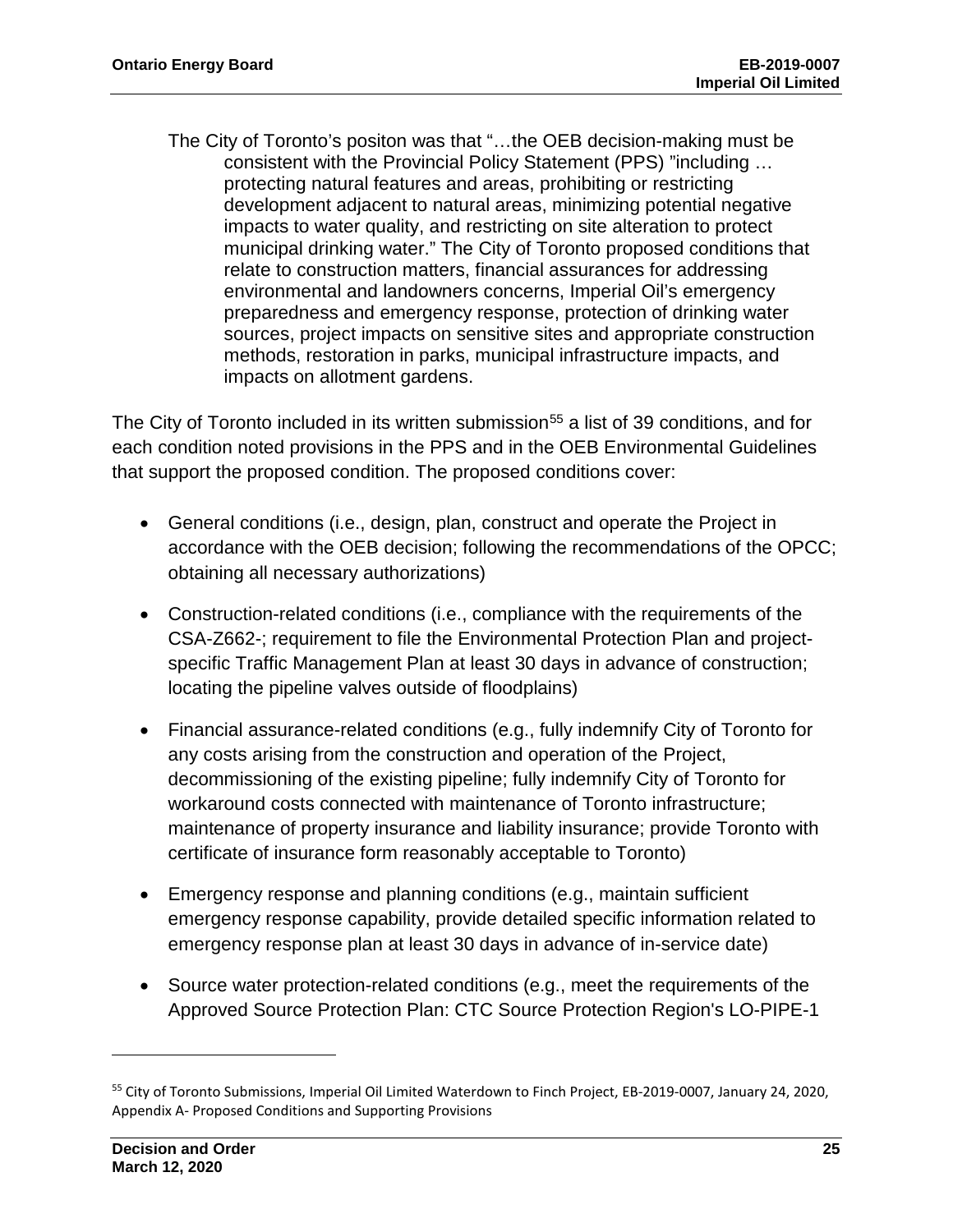Policy; construct the Project using trenchless technology methods through all sensitive sites)

• Project impacts- related conditions (e.g., file with the OEB a Restoration Plan at least 60 days prior to the construction start; indemnify the TRCA for the costs of restoring any TRCA-regulated areas; not conduct construction in the vicinity of allotment gardens between May 1 and September 30; use Toronto's standard forms of agreements for access to and use of lands for the Project; comply with the Toronto Transit Commission (TTC)'s Technical Review procedure requirements)

#### **City of Mississauga**

The City of Mississauga (Mississauga) supports the Project "in principle", but requests that the OEB impose certain conditions with its approval of the Project. Mississauga proposed "conditions specific to the City". The proposed conditions<sup>[56](#page-27-0)</sup> address:

- Financial assurances (e.g., Mississauga asked that the OEB approve the form of Indemnity and Guarantee Agreement it filed)
- Fire safety and emergency response (e.g., provide copies of construction, deactivation and operation-related risk assessments; provide complete details of internal audits and TSSA audits)
- Engineering and land matters (e.g., ensure public safety requirements of directional drilling; ensure that width of the easement is at least 3 metres and is consistent with the requirements of Hydro One Networks Inc. and Infrastructure Ontario)

In addition to requesting the proposed conditions, Mississauga also requested that the OEB approve the "Indemnification and Guarantee Agreement"[57](#page-27-1) that would bind Imperial Oil to indemnify City of Mississauga for activities and costs related to construction of the Project, de-activation of the existing pipeline and operation of the Project within the municipal boundaries.

<span id="page-27-1"></span><span id="page-27-0"></span><sup>56</sup> City of Mississauga –Final Submissions, EB-2019-0007, January 24, 2020, Appendix A <sup>57</sup> City of Mississauga –Final Submissions, EB-2019-0007, January 24, 2020, Appendix B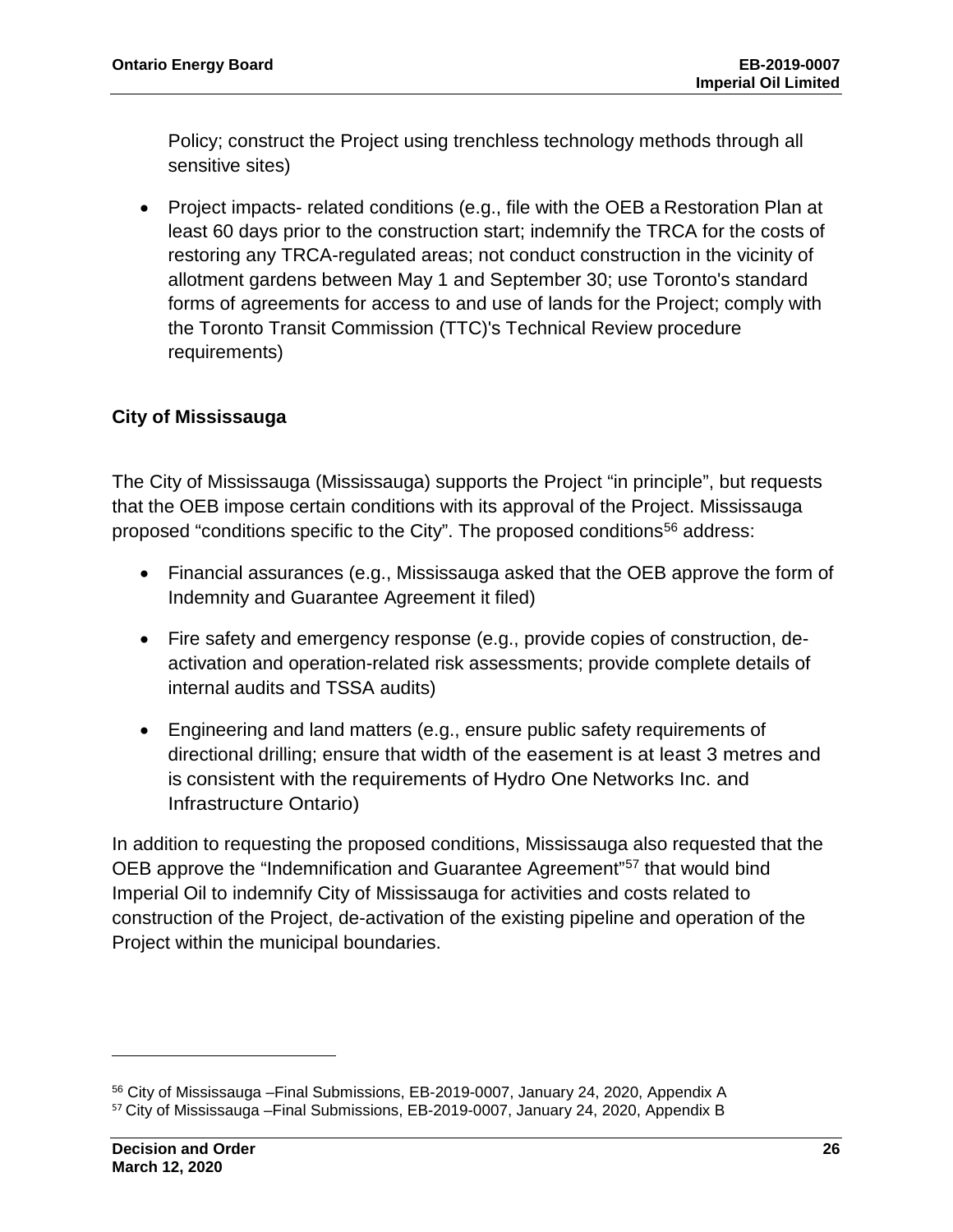#### **Regional Municipality of Halton**

Halton Region asked that the Project be required to comply with the principles, objectives and policies set out in the Halton Region Official Plan (ROP). Halton Region noted, "…All public works undertaken by the municipality and, with very limited exception, all by-laws passed by the municipality must conform with the official plan." Halton Region referred to its current Emergency Program and Plan and stated that according to this plan, it needs emergency response information related to the Project and that although Imperial Oil provided the Halton Region with its Emergency Response Plan, the information lacks details such as timing of notifying local agencies.

Halton Region requested that the OEB impose conditions of approval for the Project related to the following<sup>[58](#page-28-0)</sup>:

- Risk management emergency response, financial assurances and risk assessment
- Regional infrastructure –potential Project's conflicts with regional plans
- Water resources protection of source and groundwater supply
- Natural Heritage System woodlands and trees
- Agricultural impacts assessment and mitigation
- Permits and agreements with respect to region-owned lands

Among other conditions, Halton Region asked that Imperial Oil provide an updated emergency response plan at least 30 days prior to construction start. Halton Region explained that it needs emergency response information related to the Project and that, although Imperial Oil provided the Halton Region with its Emergency Response Plan, the information lacks details such as timing of notifying local agencies.

#### **Regional Municipality of Peel**

The Region of Peel stated that, since Imperial Oil filed the application, the Region of Peel had collaborated with the City of Toronto, the City of Mississauga and the Halton Region and identified common concerns and coordinated positions. The Region of Peel adopted the submissions of these municipalities with the exception of specific local

<span id="page-28-0"></span><sup>58</sup> Halton Region–Final Submissions, EB-2019-0007, January 24, 2020, Appendix A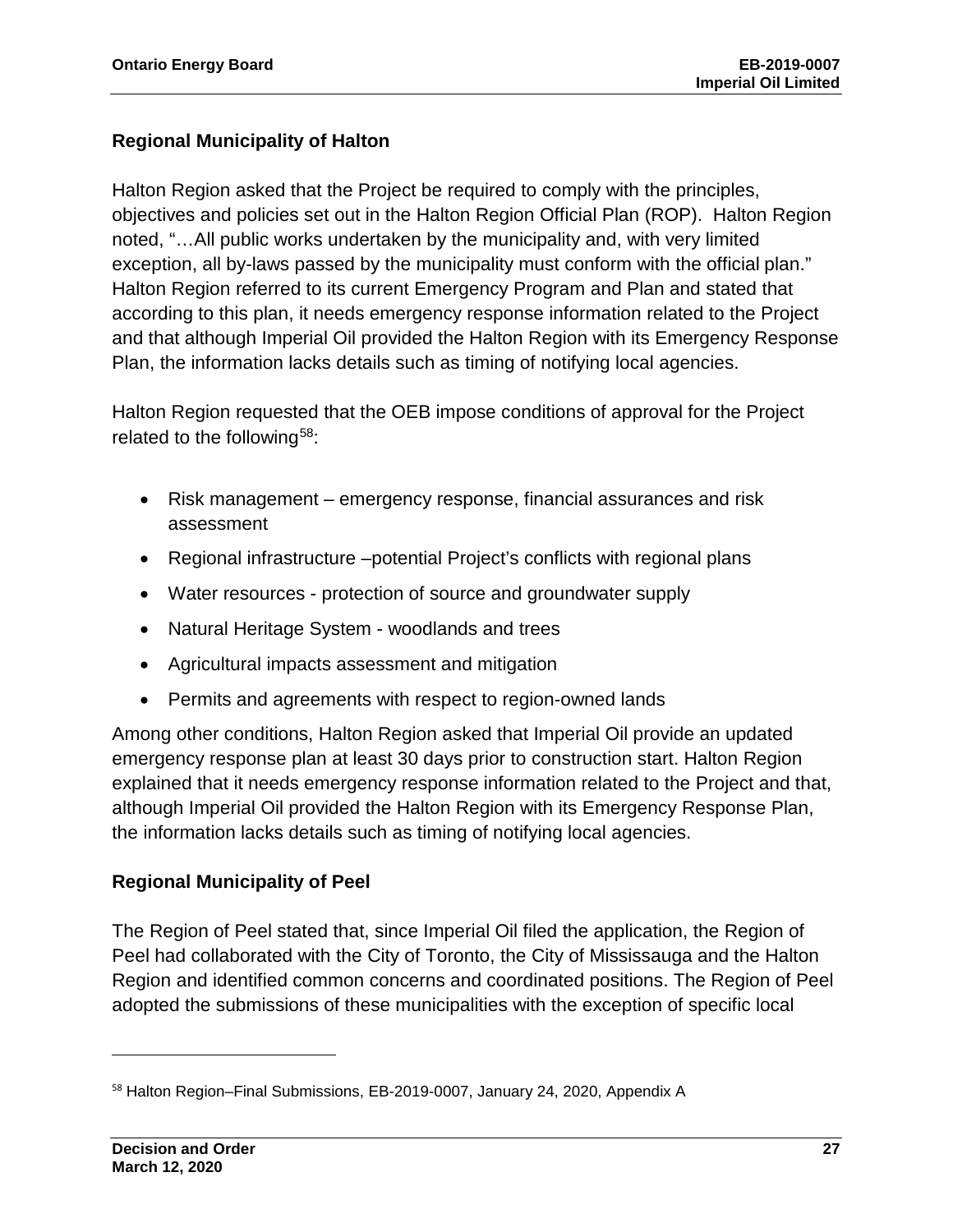issues, such as allotment gardens in the City of Toronto and issues related to the Toronto Transit Commission. The Region of Peel proposed 41 conditions, indicating that these are "…an amalgamation of the conditions requested by Intervening Municipalities' submissions and those contained in the Region's submission dated October 15, 2019". The conditions proposed by the Region of Peel cover the following<sup>[59](#page-29-0)</sup>:

- General matters (e.g., file with the OEB and post on its company website at least 30 days in advance of construction start a Commitments Tracking Table and keep it up-to-date and advise the OEB of any changes of the status of the commitments)
- Engineering and environmental matters (e.g., continue to collaborate with the Region of Peel; provide construction drawings in advance of construction; design the pipeline in accordance with the CSA Z662; file with the OEB the Environmental Protection Plan; develop a project-specific Traffic Management Plan)
- Financial assurances (e.g., enter into an Indemnity Agreement with the Region of Peel using the same form as submitted by the City of Mississauga in its submission<sup>60</sup>)
- Emergency response and planning (e.g., provide the Region of Peel, at least 30 days in advance of construction start, an updated project-specific Emergency Response Plan)

### **Imperial Oil Response to Proposed Conditions**

Regarding the conditions of approval proposed by OEB staff, Imperial Oil provided its comments and proposed certain amendments to some of the conditions in the course of the interrogatory responses and in its Argument-in-Chief. OEB staff, in its submission, dated January 24, 2020 replied and did not oppose Imperial Oil's proposed amendments with exception of the proposed changes to conditions 4, 5, and 6. In its Reply Submission Imperial Oil submitted that the OEB should approve its Project subject to conditions as proposed by OEB staff. Imperial Oil expressed its view that that the conditions proposed by OEB staff "…will ensure that the recommendations of the Environmental Report are implemented and all applicable legislation is complied with, thereby protecting the environment and the interests of landowners, and ensuring that the pipeline meets all requisite technical and safety standards."[61](#page-29-2)

<span id="page-29-0"></span><sup>59</sup> Regional Municipality of Peel, Submission EB-2019-0007, January 24,2020, pp 3-10

<span id="page-29-1"></span> $60$  City of Mississauga –Final Submissions, EB-2019-0007, January 24, 2020, Appendix B

<span id="page-29-2"></span><sup>&</sup>lt;sup>61</sup> Imperial Oil Limited, Reply Submission, February 7, 2020, para 102, page 22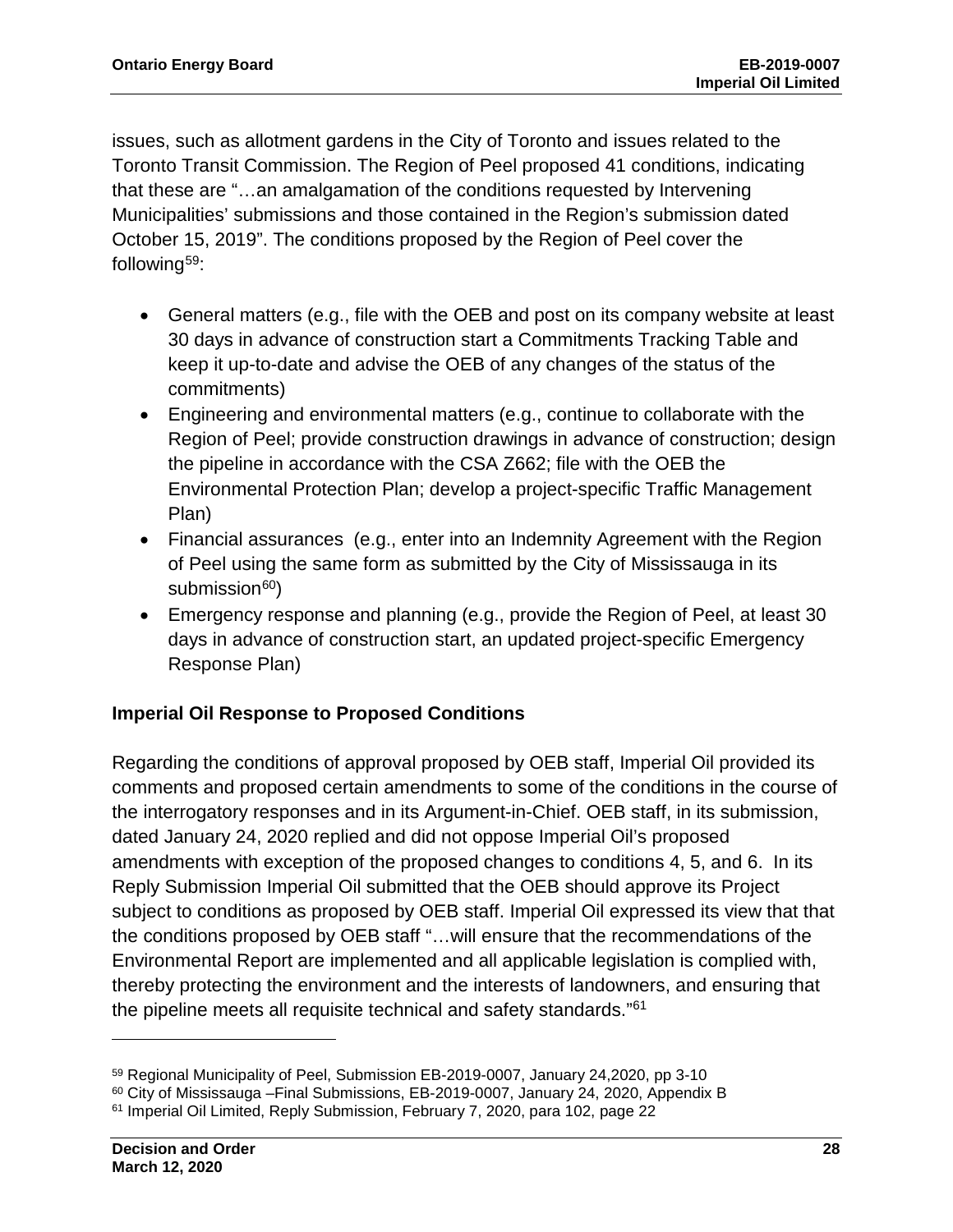Regarding the conditions proposed by the Municipal Intervenors and Hydro One, Imperial Oil submitted that the conditions proposed by Municipal Intervenors are either outside of regulatory authority of the OEB or outside of the scope of the OEB's review of an application under sections 90 and 96 of the OEB Act, or already covered by conditions proposed by OEB staff.

Imperial Oil's position was that conditions mandating financial assurances, indemnities and insurance protections are not proper $62$ ; however, Imperial Oil confirmed that it "…remains committed to engagement with the Municipalities regarding their concerns and will adhere to all municipal permitting and approval processes applicable to the Project.<sup>[63](#page-30-1)"</sup>

Imperial Oil's position was that proposed conditions requiring Imperial Oil to seek municipal review of its EMP or Emergency Plans are "…not proper". Imperial Oil maintained that the TSSA and MECP have expertise and jurisdiction to ensure compliance with environmental legislation and technical and safety standards for the Project. In addition, Imperial Oil has stated that it has provided the Municipalities "…emergency response plans and will provide capacity-building opportunities to stakeholders as required, specifically to supplement already required municipal training programs."[64](#page-30-2)

#### **Findings - Conditions of Approval**

Section 23 of the OEB Act permits the OEB, when making an order, to "impose such conditions as it considers proper".

The approved Conditions of Approval are attached as Schedule B to this Decision and Order.

The OEB agrees with the amendments to the standard conditions of approval proposed by OEB staff and agreed to by Imperial Oil.

The OEB finds that the additional conditions proposed by the municipal intervenors are beyond the OEB's mandate and are overseen by other entities (e.g., TSSA). However,

<span id="page-30-0"></span><sup>62</sup> Imperial Oil Limited, Reply Argument, February 7, 2020, para 87, page 19

<span id="page-30-1"></span><sup>&</sup>lt;sup>63</sup> Imperial Oil Limited, Reply Argument, February 7, 2020, para 25, page 6

<span id="page-30-2"></span><sup>64</sup> Imperial Oil Limited, Reply Argument, February 7, 2020, para 23, page 5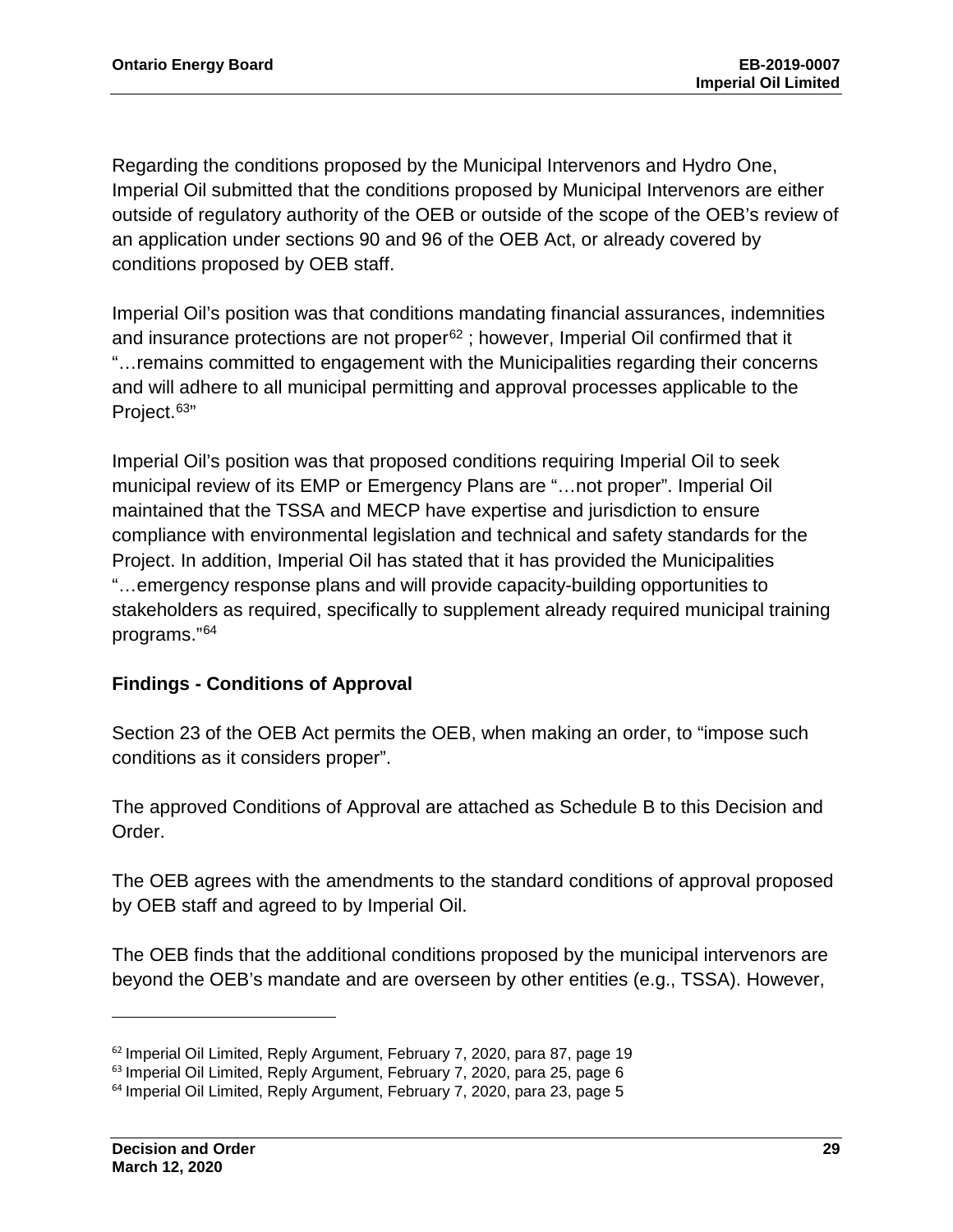the attached conditions of approval require that Imperial Oil acquire all necessary approvals, permits, licences, certificates, agreements and rights required to construct, operate and maintain the Project. This would include any approvals required by affected municipalities.

With respect to the proposals that the OEB make its approval conditional upon review of the EMP, EPP and Contingency Plans, the OEB notes that it has added a condition that requires Imperial Oil to notify the OEB and all parties in this proceeding of the completion of each of the EPP, EMP and Contingency Plan documents it has committed to completing prior to the start of construction, and to make a copy of the documents available to a party upon their request.

The Municipalities requested that the OEB make its approval of the Project conditional on Imperial Oil executing financial indemnity guarantees and assurances to fully indemnify them from claims, actions, losses and costs arising from the construction, operation, decommissioning of the Project or any breach of the OEB's order. This also includes a condition that Imperial Oil maintain property insurance and liability insurance.

The OEB notes that both the OEB Act and the Environmental Protection Act impose statutory mechanisms for compensation to landowners in the event of damage. The OEB also notes that Imperial Oil stated that it has insurance coverage which includes accidental pollution related to environmental exposures.<sup>[65](#page-31-0)</sup>

<span id="page-31-0"></span><sup>65</sup> Imperial Oil Ltd., Reply Argument, February 7, 2020, p.19-20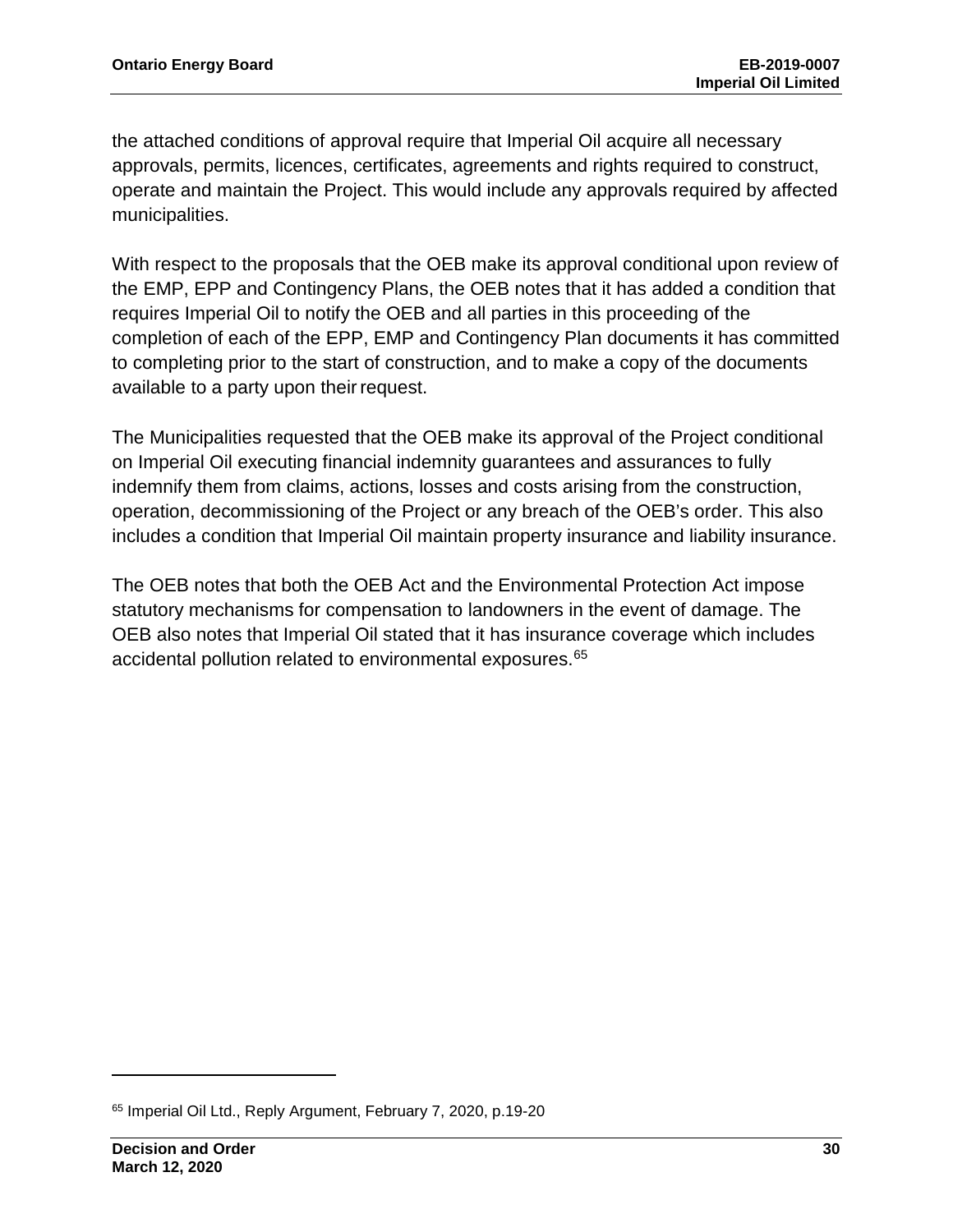## <span id="page-32-0"></span>**4 ORDER**

#### **THE ONTARIO ENERGY BOARD ORDERS THAT:**

- 1. Imperial Oil Limited (Imperial Oil) is granted leave, pursuant to section 90(1) of the OEB Act, to construct approximately 63 kilometers of 12-inch diameter pipeline for transportation of refined petroleum products from its facility in the City of Hamilton to its facility in the City of Toronto, located in the City of Hamilton, the City of Burlington, the Town of Milton, the Town of Oakville, the City of Mississauga and the City of Toronto, as described in its application.
- 2. The OEB approves the proposed forms of easement agreement that Imperial Oil has offered or will offer to each owner of land affected by the approved pipeline route for the Project.
- 3. Leave to construct is subject to Imperial Oil complying with the Conditions of Approval set out in Schedule B.
- 4. The information which had previously been designated by the OEB as confidential on an interim basis shall be treated as confidential on a final basis.
- 5. Eligible intervenors shall file with the OEB and forward to Imperial Oil their respective cost claims in accordance with the OEB's *Practice Direction on Cost Awards* on or before **March 19, 2020**.
- 6. Imperial Oil shall file with the OEB and forward to intervenors any objections to the claimed costs of the intervenors on or before **April 6, 2020**.
- 7. If Imperial Oil objects to any intervenor costs, those intervenors shall file with the OEB and forward to Imperial Oil their responses, if any, to the objections to cost claims on or before **April 14, 2020**.
- 8. Imperial Oil shall pay the OEB's costs incidental to this proceeding upon receipt of the OEB's invoice.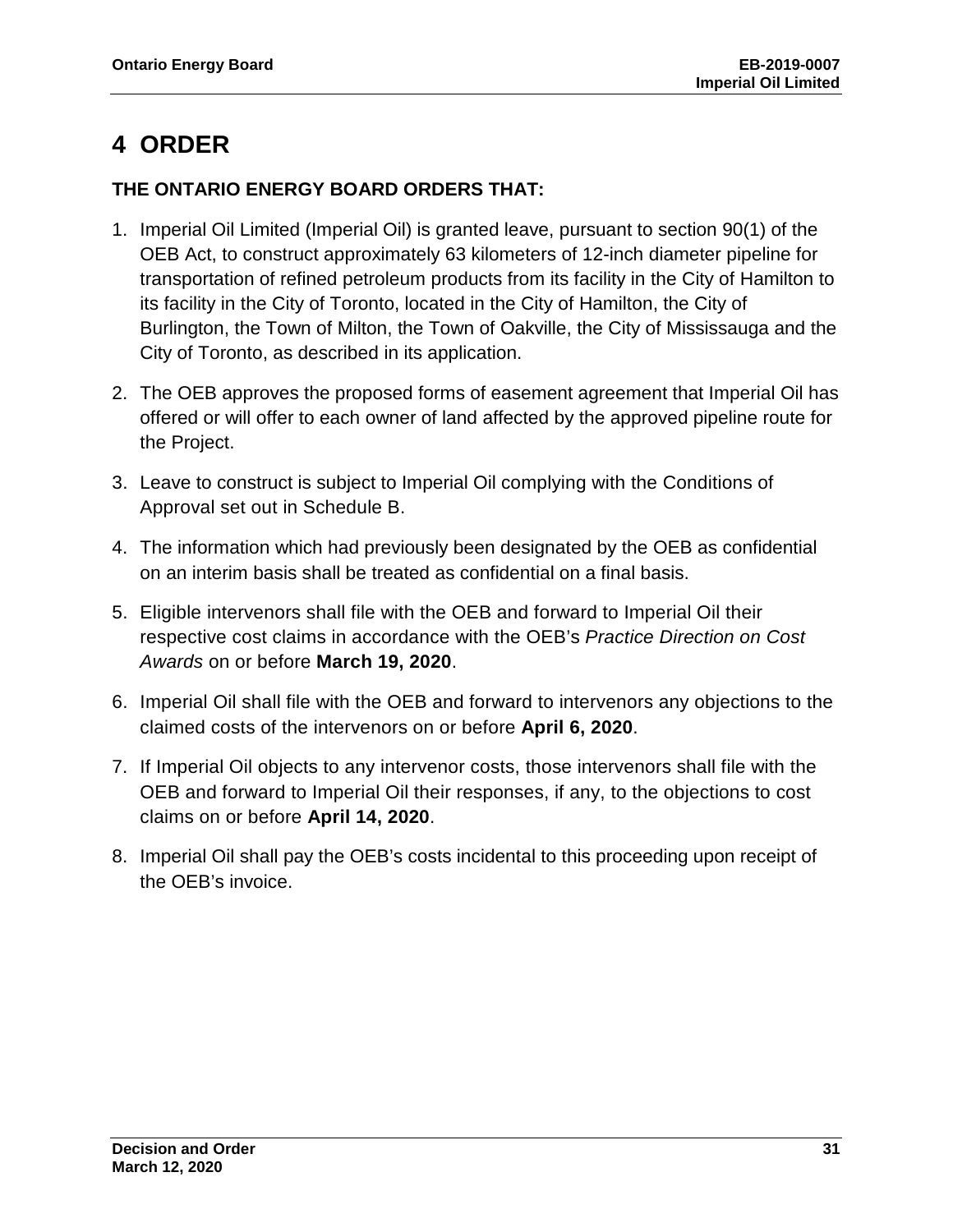**DATED** at Toronto March 12, 2020

## **ONTARIO ENERGY BOARD**

*Original Signed By*

Christine E. Long Board Secretary and Registrar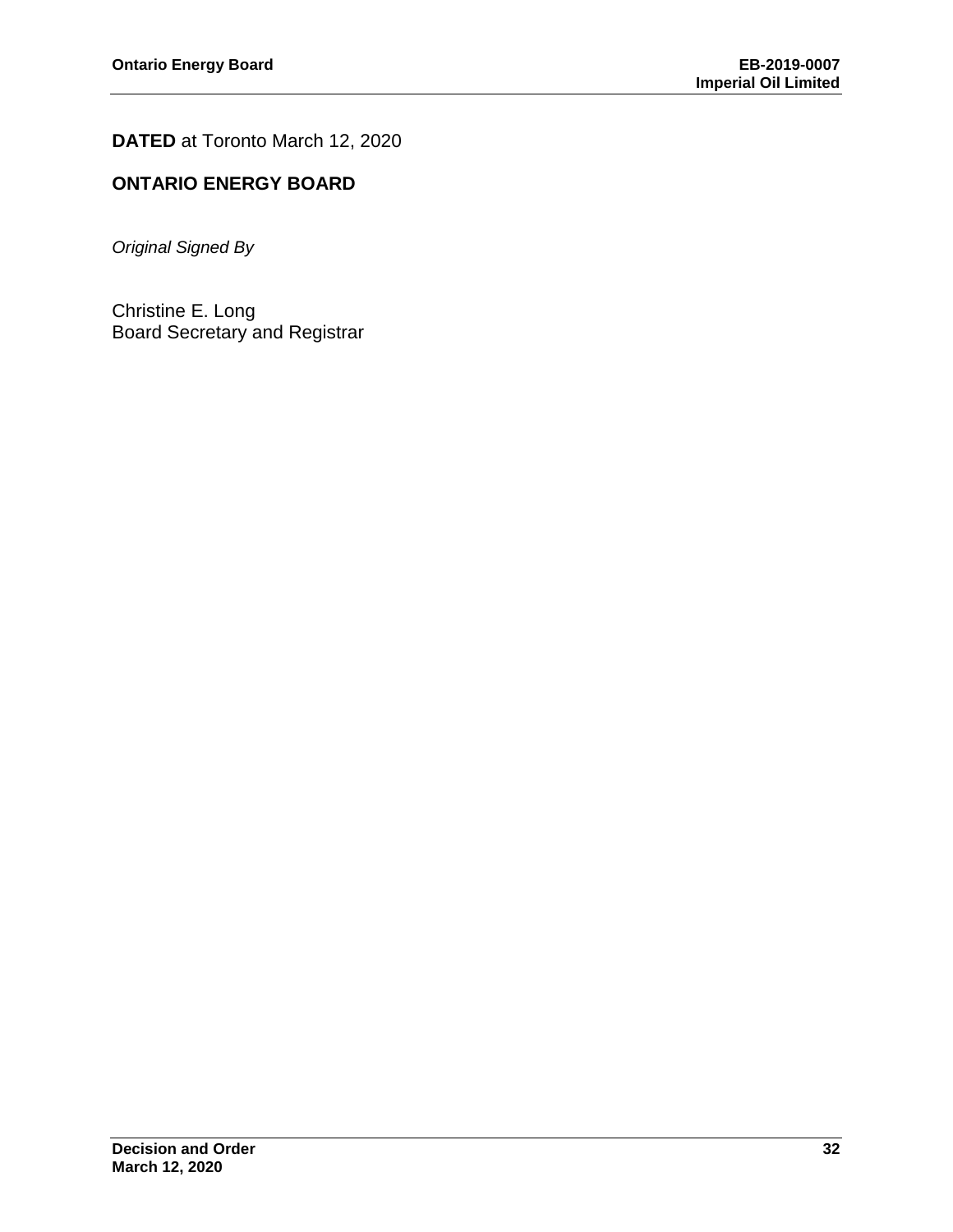<span id="page-34-0"></span>**SCHEDULE A- MAP OF THE PROJECT DECISION AND ORDER IMPERIAL OIL LIMITED EB-2019-0007 MARCH 12, 2020**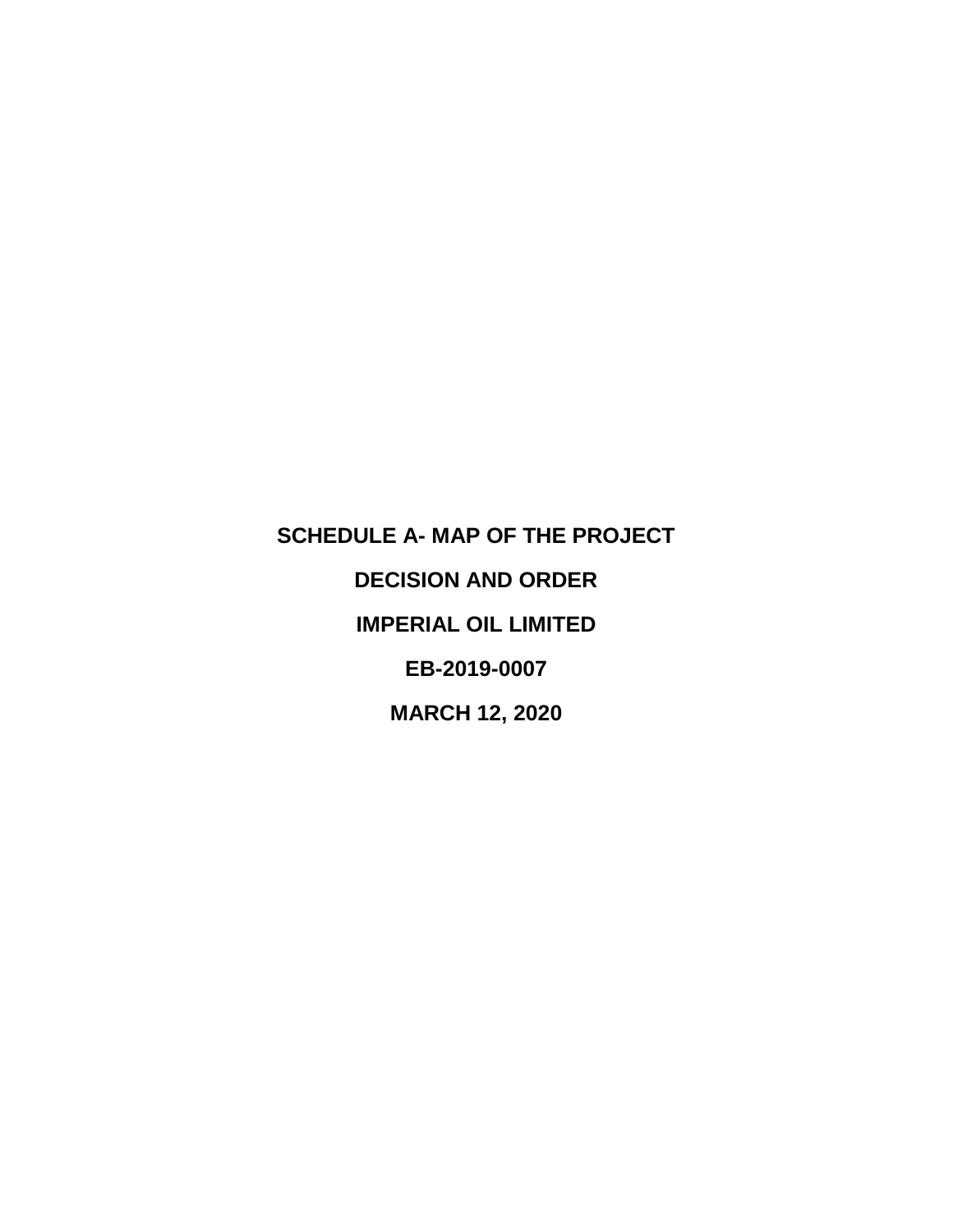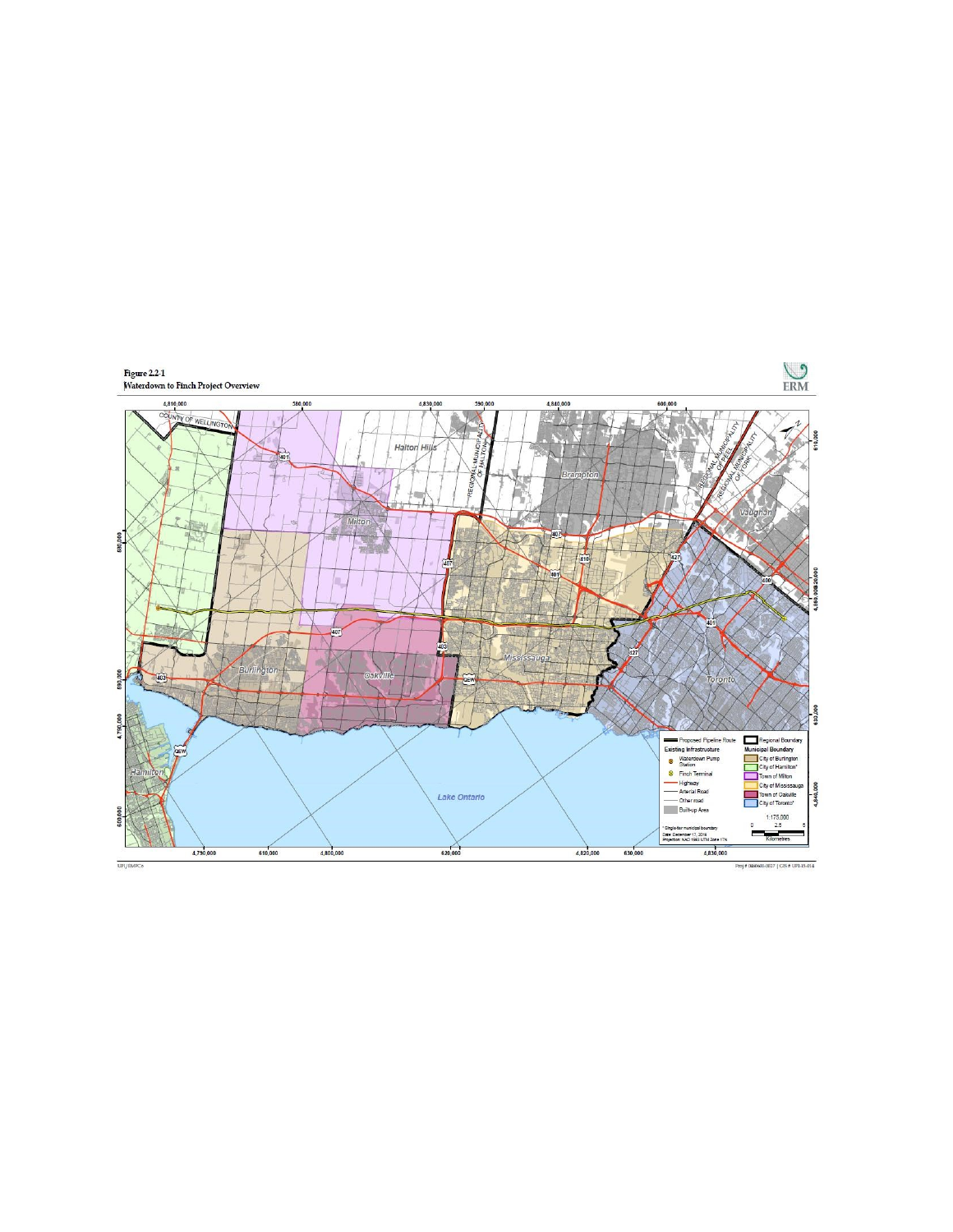<span id="page-36-0"></span>**SCHEDULE B - CONDITIONS DECISION AND ORDER IMPERIAL OIL LIMITED EB-2019-0007 MARCH 12, 2020**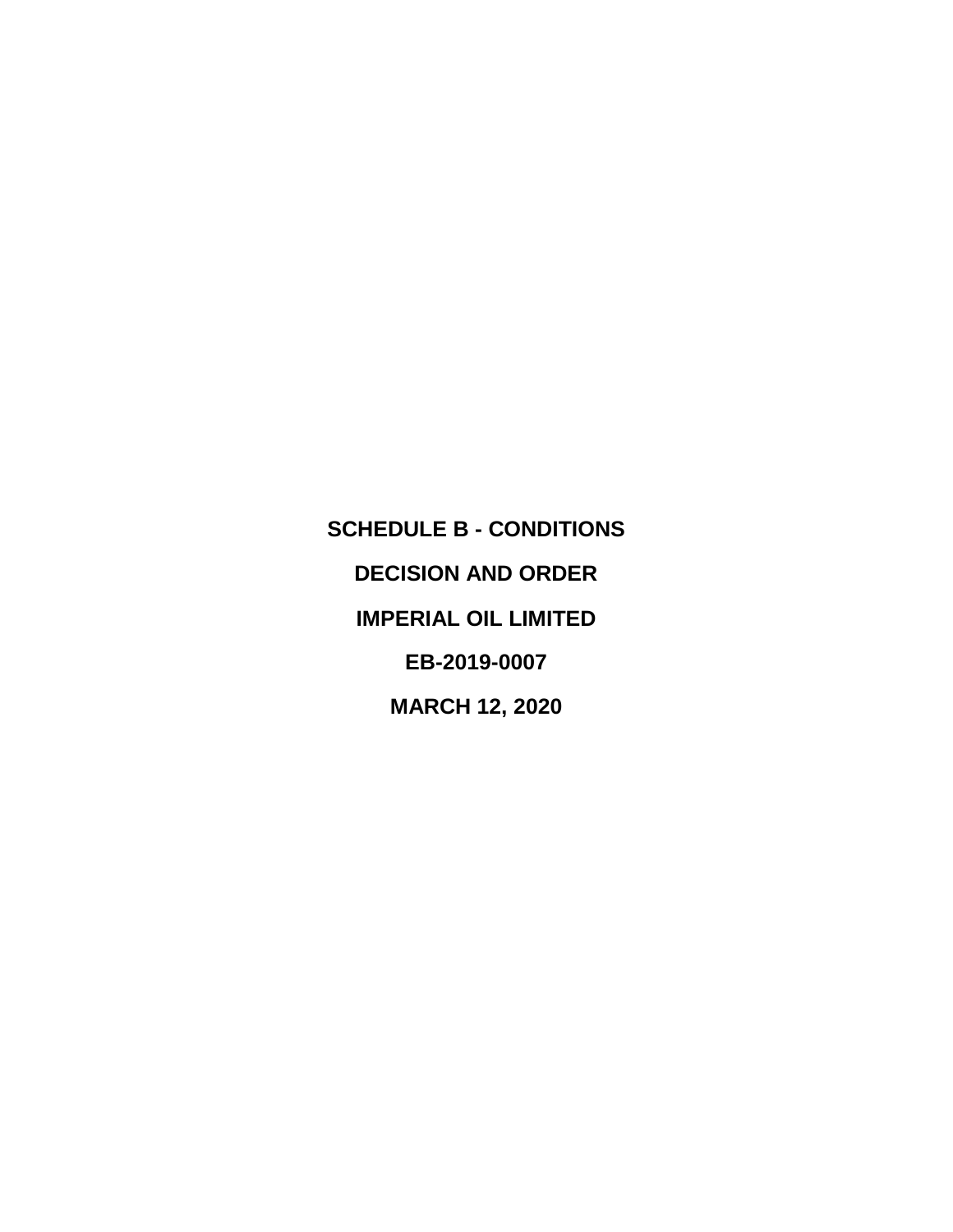## **SCHEDULE B – CONDITIONS OF APPROVAL Application under Section 90 of the OEB Act Imperial Oil Limited EB-2019-0007**

- **1.** Imperial Oil Limited. (Imperial Oil) shall construct the facilities in accordance with the OEB's Decision and Order in EB- 2019-0007 and these Conditions of Approval.
- 2. Imperial Oil shall obtain all necessary approvals, permits, licences, certificates, agreements and rights required to construct, operate and maintain the Project.
- 3 Imperial Oil shall implement all the recommendations of the Environmental Report filed in the proceeding, and implement all commitments made in response the Ontario Pipeline Coordinating Committee member review.
- 4 Imperial Oil shall notify the OEB and all parties in this proceeding, prior to the start of construction, of completion of each of Environmental Protection Plan (EPP) Environmental Management Plan (EMP), and Contingency Plan documents and make a copy of the documents available to a party upon their request.
- 5. (a) Authorization for leave to construct shall terminate 24 months after the decision is issued, unless construction has commenced prior to that date.
	- (b) Imperial Oil shall give the OEB notice in writing:
	- i. of the commencement of construction, at least ten days prior to the date construction commences
	- ii. of the planned in-service date, at least ten days prior to the date the facilities go into service
	- iii. of the date on which construction was completed, no later than 10 days following the completion of construction
	- iv. of the in-service date, no later than 10 days after the facilities go into service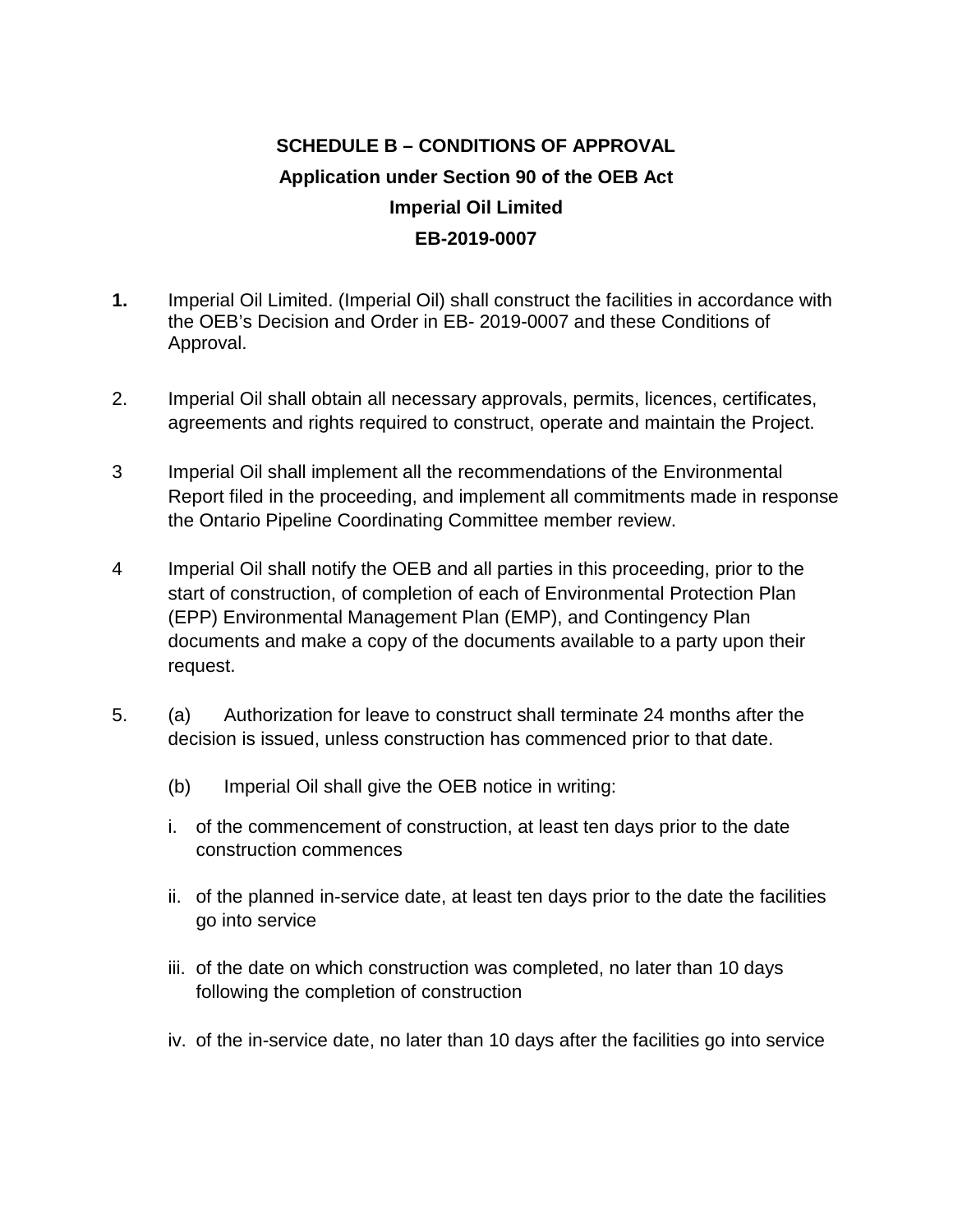- 6. Imperial Oil shall advise the OEB of any proposed change to the OEB approved construction or restoration procedures. Except in an emergency, Imperial shall not make any such change without prior notice to, and written approval of the OEB. In the event of an emergency, the OEB shall be informed immediately after the fact.
- 7. Both during and after construction, Imperial Oil shall monitor the impacts of construction, and shall file with the OEB one paper copy and one electronic (searchable PDF) version of each of the following reports:
	- a) a post construction report, within three months of the in-service date, which shall:
		- i. Provide a certification, by a senior executive of the company, of Imperial Oil's adherence to Condition 1
		- ii. Describe any impacts and outstanding concerns identified during construction
		- iii. Describe the actions taken or planned to be taken to prevent or mitigate any identified impacts of construction
		- iv. Include a log of all complaints received by Imperial Oil, including the date/time a complaint was received, a description of the complaint, any actions taken to address the complaint, the rationale for taking such actions
		- v. Provide a certification, by a senior executive of the company, that the company has obtained all other approvals, permits, licences, and certificates required to construct, operate and maintain the proposed project
	- b) a final monitoring report, no later than fifteen months after the in-service date, or, where the deadline falls between December 1 and May 31, the following June 1, which shall:
		- i. Provide a certification, by a senior executive of the company, of Imperial Oil' adherence to Condition 3
		- ii. Describe the condition of any rehabilitated land